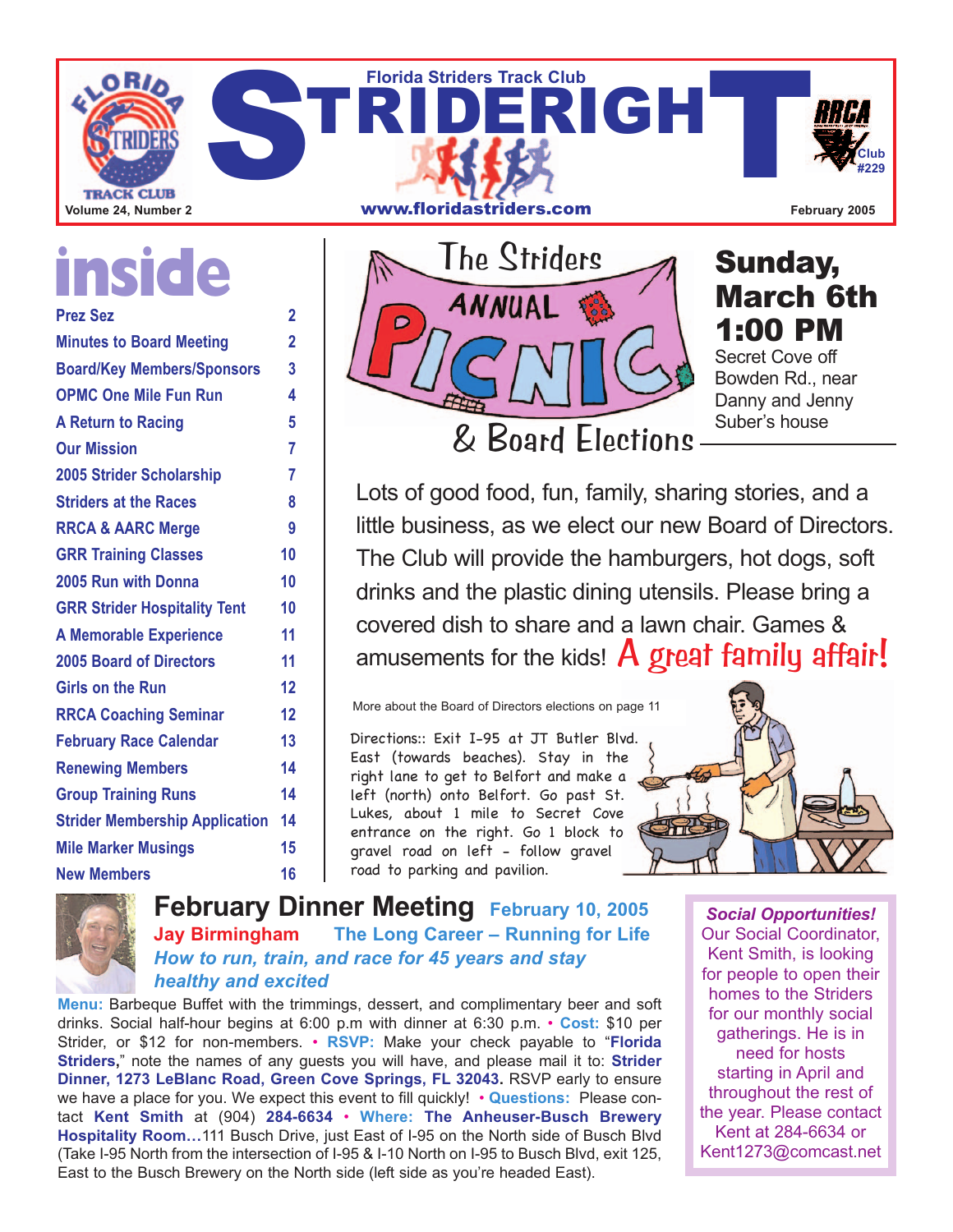## Prez Sez

By Bob Boyd

February is a big month for the Jacksonville area, as we prepare to host the Super



Bowl. There will also be a big first time Strider event happening down at the Reynolds Yacht Center as part of Clay County's Super Celebration, **the Orange Park Medical Center One Mile Fun Run**. We are planning for a thousand or more children participating and will have medals for the first 1000 through the finish line and ribbons for all the rest. There will also be \$2000 split among the school athletic programs with twenty-five or more participants. A special thanks to the Orange Park Medical Center for their generous sponsorship that makes this event possible for area children. The Fun Run starts at 10 a.m. and you can catch the Fair at the same location, which opens at 11 a.m. It will be a good time for all so come on out. There is more information in this issue plus a flyer and map to the Reynolds Yacht Center on our website, www.FloridaStriders.com.

Thanks to **Dick and Elke Miller** for hosting our monthly social at their beautiful home in Loch Rane. I am still not sure if we are a group of runners who like to socialize or a group of socializers who like to run but it works either way and we certainly have a lot of great dishes that show up at these monthly events.

Speaking of good times and good food with friends, please join us for both, along with a great presentation by our very own **Coach Jay Birmingham**, on February 10th at the Anheuser Busch Hospitality Suite. We will also honor three Striders with the RRCA National Volunteer Award who have contributed over 2000 hours to our club and our sport, **Lillian Lawless, Dick Miller**, and **Warner Millson**. The spirit of giving back to the community has long been a Strider tradition and we are pleased to honor these three who have lived that

**(Continued on page 4)**

### **Board of Directors' Minutes, 1/11/05**

Bob Boyd called the meeting to order at 7:00 PM. Directors absent: G. Hallett, JD Smith, J. Craddock, J. Runnfeldt, R. Glenn, W. Millson.

#### **Run to the Sun budget**

Matt distributed the 2005 Run to the Sun race budget. The spreadsheet included the 2004 actual numbers for comparison. The expected profit is higher this year due to increased sponsorship. In comparison with what is in the 2005 budget the race profit (excluding the \$1500 pass through donation) is \$4400 and Matt's budget projects \$4800. A motion was made and passed to accept the race budget.

#### **Hog Jog final report**

Tanys distributed the final Hog Jog report. Race profit was \$2,073, which exceeded that of the previous 2 years. Steve had mailed applications to previous registrants so that may have helped increase the number of participants. There were 146 finishers.

#### **Minutes/Action items**

Last month's minutes were approved as written. Action items – Karin will update the by-laws and distribute a copy to all board members. The Children's running committee will work on developing criteria for the board to use when deciding whether to approve funding requests.

#### **Treasurer's report**

In Warner's absence, Bob distributed the December statement that included the final Hog Jog amount. \Warner had established the CDs at Vystar as was discussed at last month's meeting.

### **Financial modification of by-laws**

A motion was made and passed to modify the by-laws as discussed as last month's meeting and as written in Rob's email. We verified in the current by-laws that amendments only require a majority vote.

### **Thunderbolt funding request**

Patti read a letter she received from Thunderbolt elementary requesting 150 additional t-shirts at \$4.59 a piece for their running program, totaling \$688.50 (background – at the November meeting the board received their initial funding request then voted to wait until after Jan. 1st to donate any funds to the school once we've received more details on how the money will be spent). Lil suggested that they look into buying cheaper t-shirts from 1st Place Sports. A motion was made and passed to give Thunderbolt \$500 for their program, which is consistent with what we have donated to other schools. A question was asked whether the children's running committee has defined the donations criteria discussed at the November meeting and Bob said they will work on it.

#### **Race status update**

Super Celebration Fun Run – prior to the meeting Bob sent an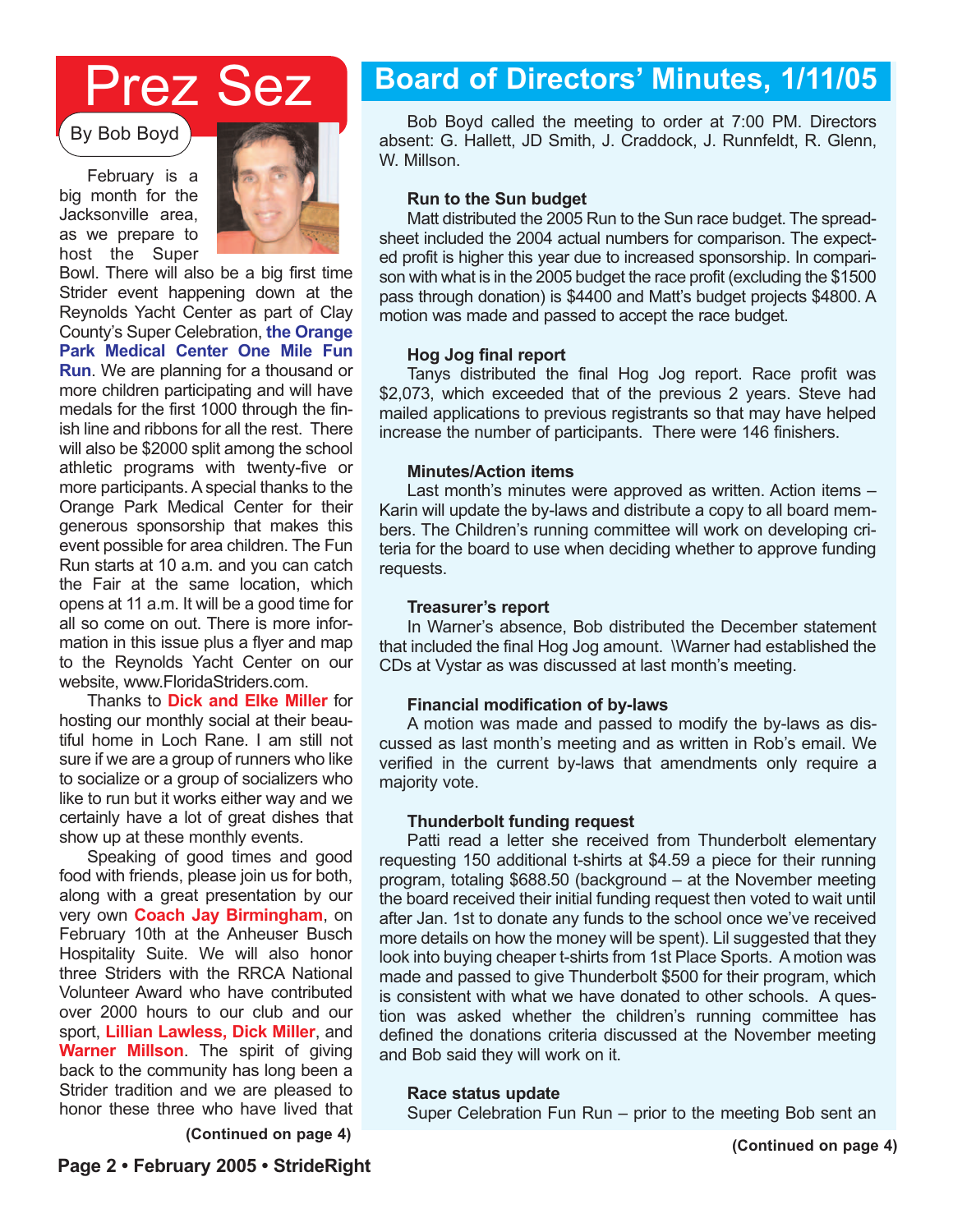**2004-2005 Board of Directors & Key Members** (Board Members marked with an \*) **President: \*Bob Boyd** (H) 272-1770 . . . . . . . . .(W) 272-1770 email: BobBoydFL@comcast.net **Vice President: \*John Powers** (H) 264-8026 . . . . . . . . .(W) 354-5691 email: john.powers@floridapowertrain.com **Secretary: \*Karin Glenn (H) 886-4095 . . . . . . . . .**(W) 399-5888x1418 email: tortille@aol.com **Treasurer:** \*Warner Millson (H) 264-4089 email: wmillson@comcast.net **Memorial Day 5K Co-Director:** \*Frank Sutman . . . . . . . (H) 292-1399 email: lawless@bellsouth.net **E-News Coordinator/ Memorial Day 5K Co-Director:** \*Lillian Lawless . . . . . . .(H) 292-1399 email: lawless@bellsouth.net **Membership Director:** \*Tanys Carere . . . . . . . .(H) 880-4414 email: tcarere@hotmail.com **Equipment Coordinator & Webmaster:** \*J.D. Smith . . . . . . . . . .(H) 264-1673 email: smithj53@bellsouth.net **StrideRight Photographer:** \*Vanessa Boyd . . . . . . .(H) 272-1770 email: bobboydFL@comcast.net **Mile Marker Musings Columnist:** \*Robert Glenn . . . . . . . .(H) 886-4095 email: orrus@aol.com **Monthly Social Coordinator:** \*Kent Smith (H) 284-6634 email: kent1273@aol.com **Children's Run Coordinator:**  \*Patti Stewart-Garbrecht(H) 541-1303 email: epstewart2002@yahoo.com **Merchandise & Doctors Lake Drive Trail Mntc. Coordinator: \***George Hoskins . . . . . .(H) 264-4372 email: ghoskins@bellsouth.net **Directors at Large:** \*John Craddock . . . . . .(H) 399-4073 email: jacraddock@comcast.net \*Gary Hallett . . . . . . . . .(H) 292-2793 email: ghall32447@aol.com \*Julie Runnfeldt . . . . . . .(H) 264-8649 email: jrunnfeldt@aol.com \*Ken Wilson . . . . . . . . . .(H) 288-0634 email: kjwilsonesq@netscape.net **Newsletter Circulation Manager:** Jenny Allen . . . . . . . . . .(H) 269-1226 email: RichJenRun@comcast.net **Hog Jog Director/Race Refreshments:**  Steve Bruce (H) 728-7759 email: stevebruce@comcast.net **River Run Hospitality Tent Coordinator:** Stan Scarlett . . . . . . . . .(H) 994-2687 email: stanscarlett@msn.com **RRCA State Representative:** Ken Bendy (H) 278-2926 email: kbendy@aol.com **Run to the Sun Co-Director:** Matt Ross . . . . . . . . . . .(H) 268-8392 email: HartRoss@bellsouth.net **Strider "Person" Coordinator for Races:** Al Saffer . . . . . . . . . . . . .(H/W) 665-6996 email: saffat@jea.com **Scholarship Coordinator** Tom Sullivan . . . . . . . . .(H) 298-3220 email: msull10166@cs.com **Newsletter Editor:** . . . . . . .Trish Kabus<br>(Cell) 343-5181 (H) 904-829-2110<br>email:StrideRightEdit@aol.com



The Florida Striders Track Club is incorporated as a non-profit organization under the laws of Florida and is granted federal tax exempt 501(c)3 status under the blanket exemption of the RRCA ID#74-2194707. Strideright is published monthly at P.O. Box 413, Orange Park, FL. Non-profit Organization Bulk Rate postage is paid at Orange Park, FL.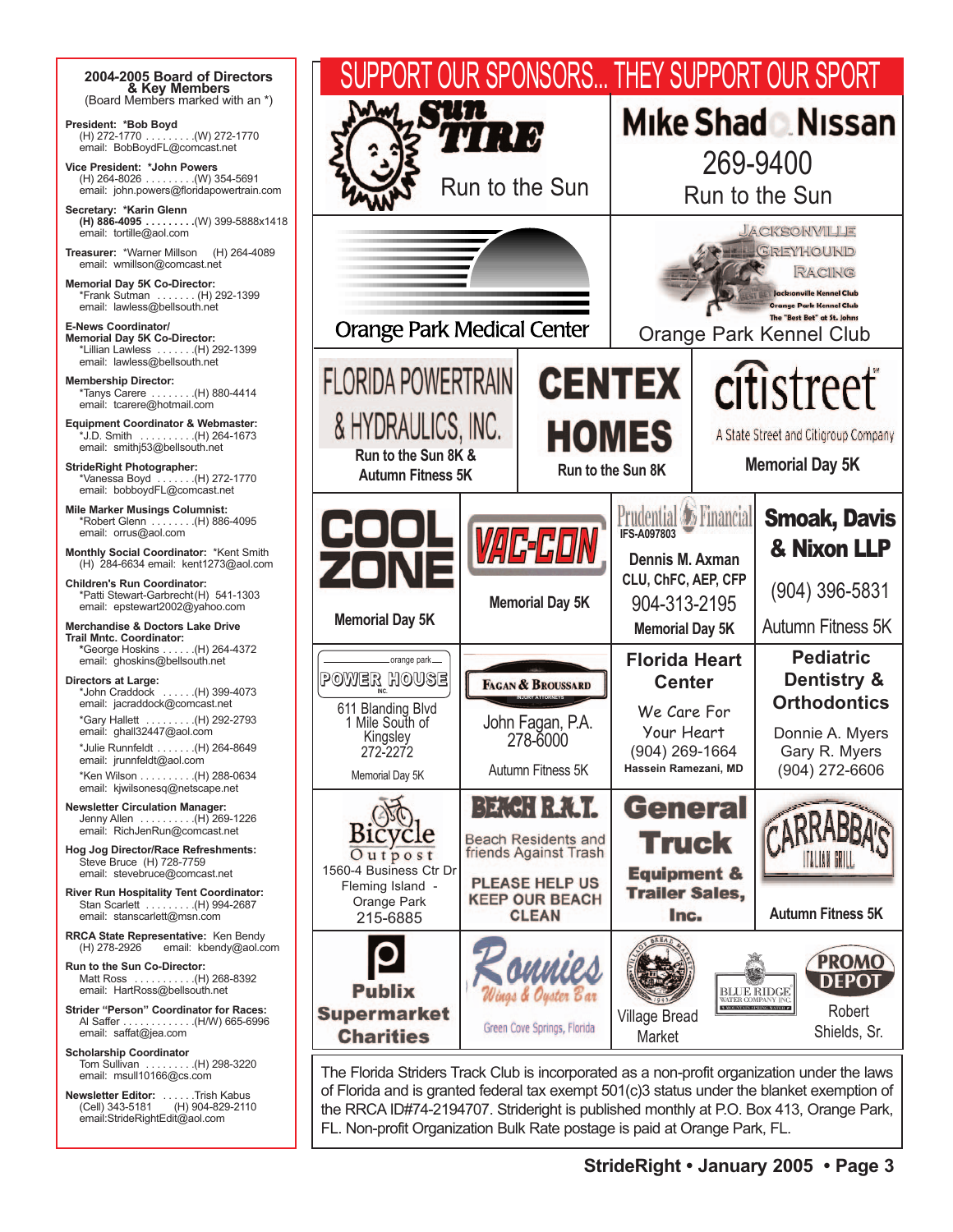### **BOARD OF DIRECTOR'S MINUTES**

Continued from page 2

email to the board with the race details. OP Medical Center will be the title sponsor.

Memorial Day – Lil and Frank are working on the logo and sponsorship.

#### **Social update**

1/14 – home of Dick and Elke Miller

2/10 – Anheuser Busch brewery, Jay Birmingham guest speaker

3/6 – annual picnic at Secret Cove, 1PM. Kent volunteered to coordinate.

### **Open forum**

Lil suggested considering bringing the Fun Runs back to the monthly socials.

Bob was contacted by the Jacksonville Ski Club and we agreed to put some information regarding their club in our newsletter and they will do the same for ours in their newsletter.

Tanys made some suggestions for the picnic  $-$ 

### **A** *New* **Strider Event**

advertise the hash run better, start earlier/on time, do the children's events earlier. She also reported that she has added employer/occupation to the membership form and we currently have 440 members.

George is going to discontinue ordering the Tyvek jackets. He will donate extra t-shirts to charity.

The meeting was adjourned at 8:00M. Next month's meeting will be on Tuesday, February 8th at the Orange Park library.

Respectfully submitted, Karin Glenn

#### **PREZ SEZ**

Continued from page 2

example for many years. Thanks to all the Striders who give their time so generously. You do indeed make a difference.

If you have any suggestions on how we can improve please let me know at (904) 272-1770 or BobBoydFL@comcast.net. •



This promises to be a good time for all, with medals for the first 1000 finishers and ribbons for the rest. \$2000 will be distributed to the schools with twenty five or more participants. This money will go to the school's athletic programs to



help keep our children healthy! Registration can be done easily online at http://www.claycountysupercelebration.com/funrun2005.htm and help avoid day of race registration lines. There will be a fair on site complete with numerous rides following the Fun Run at 11 AM. The Fun Run is part of a number of interesting events going on that weekend in Green Cove Springs as part of Clay County's Super Celebration. The above website has links for further information. If you need more information or would like to help make a difference in keeping our children active and having a good time in the process please contact me directly at 272-1770 or email Bob at BobBoydFL@Comcast.net. •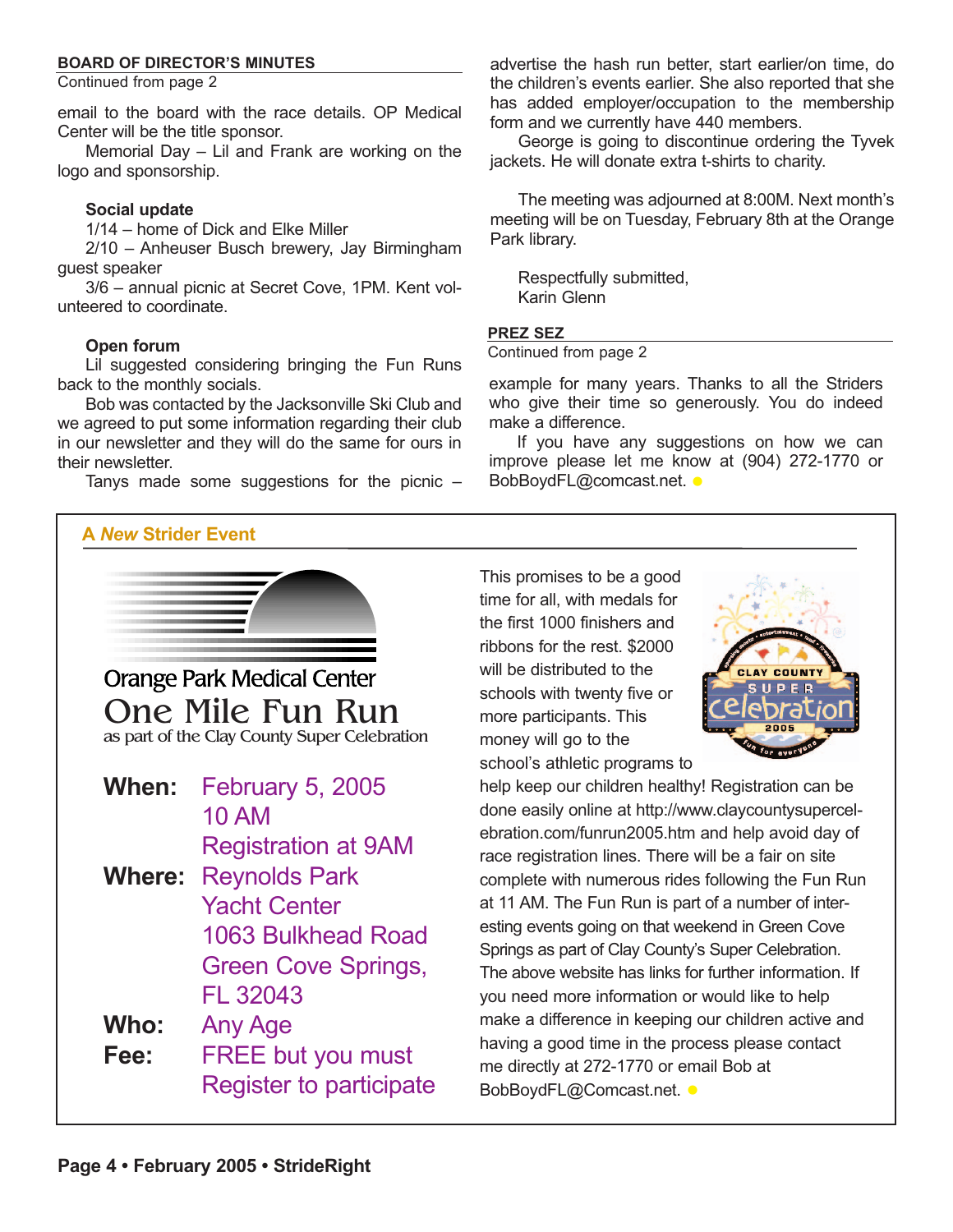

# **A Return to Racing**

### by Mike Marino

I'd seen it happen to many of my friends; when injury or ailments prevented them from racing over a significant period of time. I'd always gutted my way through these times, following tough guy adages exclaimed by my old wrestling coach, such as "fight through it", "walk it off you sissy" and "tape it up and get back in there" to name just a few. But about two years ago, nagging calf injuries just wouldn't subside.

I tried everything to fight it off. More stretching, massage, trips to the chiropractor, orthotics, and of course, new shoes too. I was able to do some shorter races and triathlons

here and there, but the injuries kept flaring up. Finally, the day came at a triathlon. I swam and biked well, then ended up limping after less than a quarter mile into the run. A friend who had never beaten me before in any type of race slowly passed. To his credit, he offered to stay with me and help. To my credit, I didn't holler any of the expletives going through my head as I kindly said no thanks and told him to keep going. I would finish the race, as not finishing is simply not an option for me, but the reality had hit. I couldn't fight through it; I couldn't walk it off; and no amount of tape was going to help. I wrapped my calf in ice and humbly limped away from running and racing for a while.

Ah the agony, the frustration, the angst. When will I be running again? Rest is for the sick, the tapering, and the hungover. I now had to do nothing just like that fat lazy relative everyone seems to have does (or doesn't). Little did I know then, it would get worse. Things kept going wrong. I had trouble with sinus infections, I pulled a hamstring playing softball, and then the calf injury flared up again. I had to rest again for the hamstring and calf and finally decided to make an appointment with an allergist for sinus problems. The allergist proceeded to tell me I was allergic to a multitude of environmental and food items, which included dust, various types of grasses, some types of trees, yeast, vinegar, molds, smoked meats, some other insignificant foods, and most alcoholic beverages, especially beer and wine. "I'm allergic to beer?!" I asked. Well, it did explain a lot. Not that I drank a lot, but I did enjoy lifting a few every now and then. Nonetheless, my quest to get back to running now included allergy shots and giving up all cheeses, anything with vinegar

(read some labels, this includes a lot of things), and all types of bread, including the liquid bread.

I had been away from running for quite a while and lost about all of my conditioning. But I was feeling better, injury free, and still not quite as fat as that lazy relative. So I went into that pile of running shoes I had accumulated, picked out a pair, thoroughly stretched, and went running. I made it only two miles, but I was out there and it felt good. I kept at it, though any little discomfort or twitch would stop me in my tracks. I had to stop and stretch during the first mile on most runs; running on consecutive days was not doable; and speed, forget about it.

I would keep at it, finally getting the courage to wear my watch on runs to figure out how fast, err, slow I was going. I was running around 8-minute miles, some quicker, most slower. Okay I guessed, but not the 7:10 to 7:30 training pace I used to be able to keep. It took a while to get up to three miles, then four, and then five. Reaching the 5-mile plateau felt great. My stride was coming back, I was more fluent, my wind more controlled. With a few 5-milers to my credit, I started wondering if I might want to give myself something to train for – a race.

Would it be a triathlon?, the season starts in March and I could get some biking and swimming in by then. The River Run?, also in March, and a great event. Not a 5K, they're too fast. That's when I opened my e-mail and saw an invitation to run. Frank Sutman sent out an all-call to put together a team for the Last Gasp, a 5-mile cross-country race the day after Christmas. Our friend John Heisner would be in town from California and would run it, and he had e-mailed that he was hoping not to be the last team member to finish. And though she couldn't be part of the team because of a rule not allowing co-ed teams, our friend Karin Glenn would be there. Our friend Sung-Ho (Bruce) Choi had responded, agreeing to run. I was intrigued. I would be in Jacksonville for Christmas. John wanted someone slower than him; I fit that bill. I had done the race in the past and enjoyed the course; a soft course that went though scenic trails and along the perimeter of a golf course. Plus, this race was followed by a party at a sports bar. And the best part, it would be with friends. I'm in. I e-mailed them back and committed to make what was sure to be my not so triumphant return to racing.

Now excited, I start filling out the entry form. Name, address, shirt size, no problem; Age day of race – lets see, my birthday was just a couple of weeks ago, umm, 36. What?! I'm 36!? Oh man, I'm in another age group, and a tougher age group at that. This sucks. Who would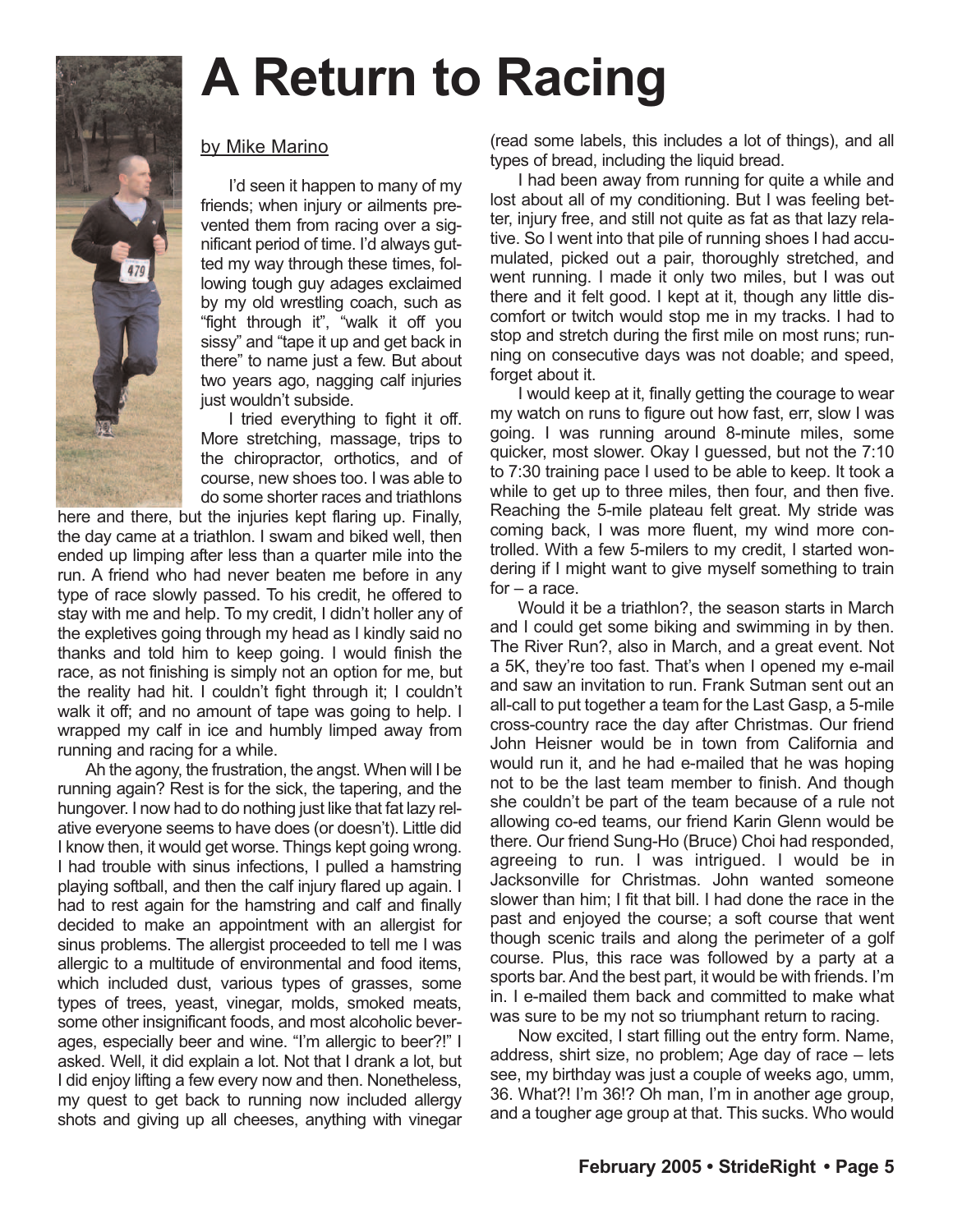have thought the entry form would be such a challenge? But I got through it and mailed it off. I continued to train, getting in a 6-miler a week before the race, three 4-milers during the week of the race, and two days of rest before the race. Yes, laugh if you like, I was resting up for a 5-miler (like you haven't).

Race Day! I wake up with the sights and sounds of previous race days going through my head: the banners and perhaps balloons; the faster runners sizing up their competition; the muffled announcements over a bullhorn or inadequate sound system; the creaking and slamming of the port-a-let doors. I look outside and see rain; I step outside and its cold. But I'm not discouraged, it will just mean the course is a little softer, maybe a little wet, and I even welcomed the cool temperature. The race is a late start (2 pm) and I'm getting anxious waiting. As I head for the race site, the rain has subsided, but its colder and the wind is picking up.

Once at the race site, the wind has picked up even more and I'm cold. I'm one of the first people there and I'm thinking 'whose idea was this?' while at the registration table. I overhear another runner talking about having done races in Michigan and Indiana this month and that this race would be the coldest he'd run. I overhear race officials talking about standing water on the back of the course. I ask if this is on the golf course, only to get an eerie smile from the official as he tells me there isn't a golf course anymore. He would go on to advise me to tie my shoes tighter than usual because I might lose one in the mud otherwise. I get my race packet and, a little unsettled, head back to my car to get warm.

I see Frank, John and Bruce heading to the registration table. I leave the warmth of my car to join them only to find it windier and even colder. Now I'm remembering this was Frank's idea and I'm giving him a hard time about it while we're all moving in place trying to keep warm. We register as a team, "The Strider Trail Buffs," and then scoot to Frank's car to get warm. Conversation in the car turns to the condition of the course, which leads to Frank informing us the course is actually about 5.4 miles instead of the 5 miles advertised. Now I'm a little flustered, as what was to be my happy return to racing is becoming more and more daunting. After a little while in the car and about 45 minutes before race time, Frank suggests a warm-up run. The thought of going back into the cold is too much for Bruce, John and me, and we convince Frank we should wait a little while longer.

A final member of the team, Bill Dunn, who was previously uncertain of being able to get to the race, arrives and we all exit the car into the cold. I decide warmth is more important than speed today and head for my car. I put on another long-sleeve shirt, take off my watch, leave my warm-up pants on, and decide to leave my training shoes on rather than tromp through the water and mud with my racing shoes. I'm lacing up my shoes and stretching while the others are waiting to do the

warm-up run. They tell me to hurry up because of the cold and I remind them I'll be doing everything slow today. A few more stretches and we're warming up. I hadn't run with these friends in a long time and just running in the group feels great. But sure enough, I feel a twitch and have to peel off to do some more stretching. I find Karin a little while later, after I had stretched some more, and take off for a warm-up run with her, this time not experiencing any discomfort. I had to ask Karin that we turn back though, as I was already having to run further than expected and probably needed to save some energy for the event.

We get back to the parking lot and meet up with the others about five minutes before that muffled call to the starting line comes from a race official's bullhorn. None of us understand a word of what is said through the bullhorn, but we all know its the call to the line. Lining up is a little different, as I have to fight my instincts to get near the front. I get in the middle of the pack, wish all my friends a good race, do some final stretching, and then the gun – we're off!!

I keep reminding myself to take it easy, to ease into it, especially with two climbs up soft hills near the start. I feel I'm following this strategy, but get to the first mile marker in a time faster than expected. Following the mile marker, we have to go through a water-filled ditch. Now I'm wet and cold as we go into the trails, but I'm actually running well and even passing some runners. We come out of the trails and onto what used to be the golf course. Now the grass, along now with weeds, is overgrown and standing water and mud are everywhere. I have to lift my legs higher than usual is some areas, but keep going at a decent pace. Shortly after the second mile marker, we turn into a stiff, piercing wind for about a third of a mile. This was followed by a hill, which led into the second loop of the course.

I make it to the 3-mile marker (which was probably about 3.25 miles) and I'm thinking a 5K might have been a good idea after all. Some of the people I passed earlier are now passing me, my breathing is a little heavier, and I stumble as I go through the ditch with the water. I would trudge on, regaining some form through the trails, but losing it again through the overgrown grass, weeds, mud, and water leading up to the 4-mile marker (which was probably about 4.4 miles).

Only one more mile (or so) to go I thought. I check behind me and there's nobody for 30 yards; I look in front of me and the closest person is 40 yards away. I close a little on the runner in front of me, but any thought of a surge to the finish is thwarted by the previously mentioned third of a mile into the piercing wind. I check behind me again to find I've put more distance between myself and the next runner, which is comforting as I decide take some water and walk while I drink it. I'm nearing the end; coming across well-wishing volunteers providing directions and shouting encouragements. One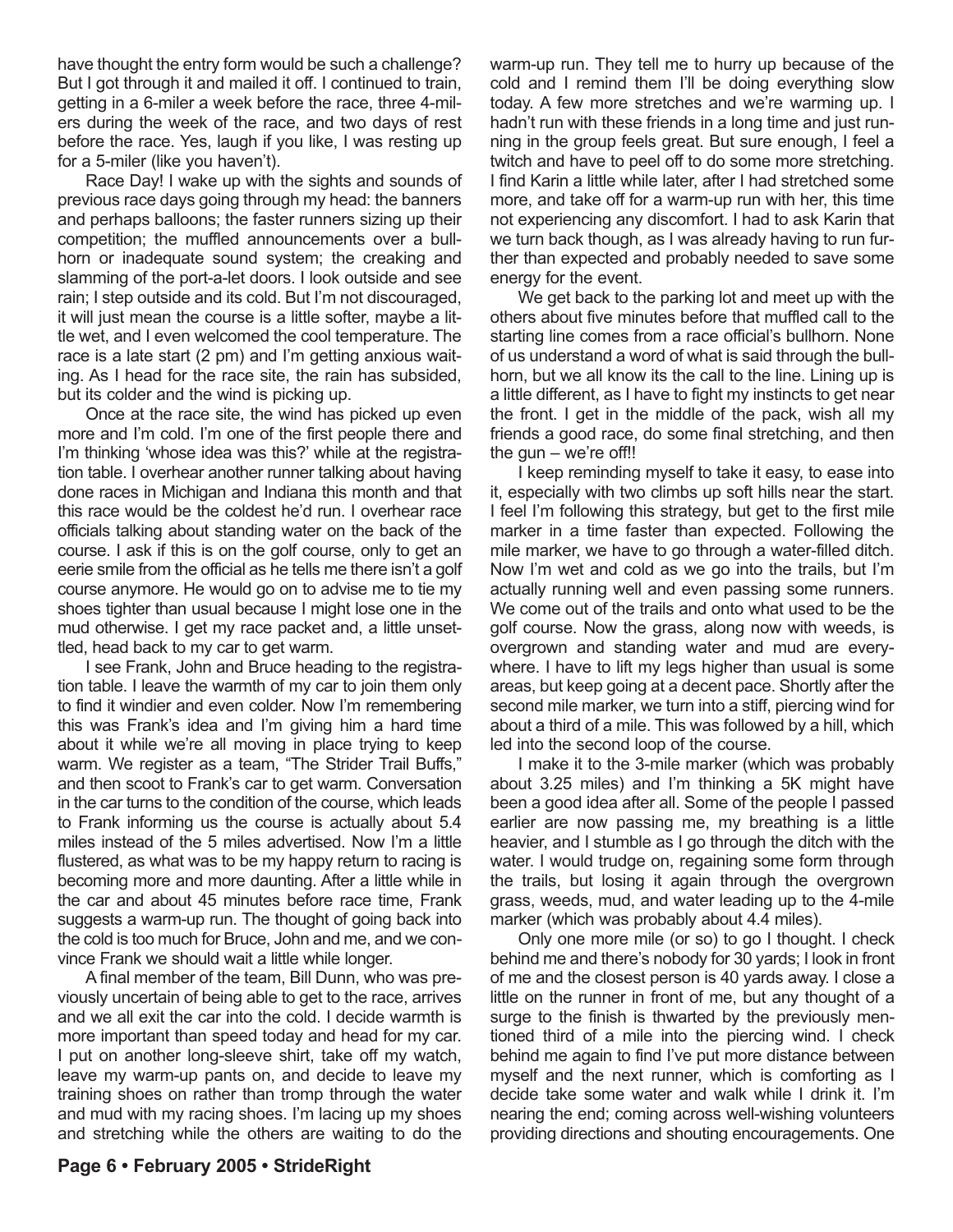hollered out "only a quarter mile to go" at a point on the course I figured to be about half-a-mile from the finish. I knew she was lying, but bless her heart for trying to encourage me. I make it to the final hill, up it, down it, and then a turn to the finish. Volunteers and spectators are encouraging me in. I finish. I now have a new PW (personal worst) for this distance, my shoes are soaked and covered with mud, and it feels great just to be back.

Now to perhaps the best part: post-race. This may

be what I missed most while away from racing. All of the previously mentioned friends, as well as Karin's sister Jenny (now an honorary Strider), are there. We're huddled around talking and welcoming any other "friends" from the race who care to join in. We're talking about the race, past races, training, things in general, and people not there, making jokes at every opportunity. Some of the talk about past races and events has evolved into stories that seem to have a new,

more interesting or funny wrinkle with each

telling. Karin, Frank and John are planning to do their long run for the week tomorrow, as it was delayed by the race. Jenny and I are joking that we've already done our long run for the week by doing the race.

The awards ceremony begins and has a few surprises. Not surprising was a group of college kids dominated the team competition with a perfect score, being the first four finishers among the team competitors.

Surprising was what will now surely be the proud tradition of the "Strider Trail Buffs" placed second, even beating one team of high school cross country runners (I heard their coach complaining about their getting beat by a bunch of old-timers – way to go guys). Not surprising was Karin being the women's overall winner, Frank winning the master's division, and John, Bruce and Bill winning age group awards. Somewhat surprising was Jenny being the fourth overall woman, and very surprising was my name being called out for third in my age group. How many were in my age group?, you ask –

you'll have to look it up.

The event over, we all said our goodbyes, gave well wishes for the New Year, and I thanked my friends for what was a great time. With this first race back now behind me, I began considering what might be my next race. Karin and Frank jokingly suggested I join them at the Gator Bowl 5K later in the week; I wished them luck and told them to have fun. I know I need to get back into this slowly, and this event with the conditions as they were may have been a bit much. Plus, I'd like to train a little more to possibly find some speed before

the next event. It won't be long though, as I enjoy the entire racing experience so much. Perhaps it will be in February at the Winter Beaches 5-miler or the Ortega River Run, also a 5-miler (and each are actually only 5 miles). Whichever race it may be, I look forward to seeing everyone there.  $\bullet$ 

# What's happening?

Send us your stories to StrideRightEdit@aol.com by the 15th of the month!



# **Our mission...**

The prime objective of the Florida Striders is to promote and encourage running by educating the community on the benefits of physical fitness and sports.

To attain this objective we will: Present high quality road races. Conduct training and fun runs. Provide a social medium for exchange of ideas and information. Publish a monthly newsletter Encourage community involvement. Conduct informative general meetings.

**The 2005 Striders Scholarship is now posted to the website for downloading at www.floridastriders.com. Deadline to submit completed applications is March 31st.**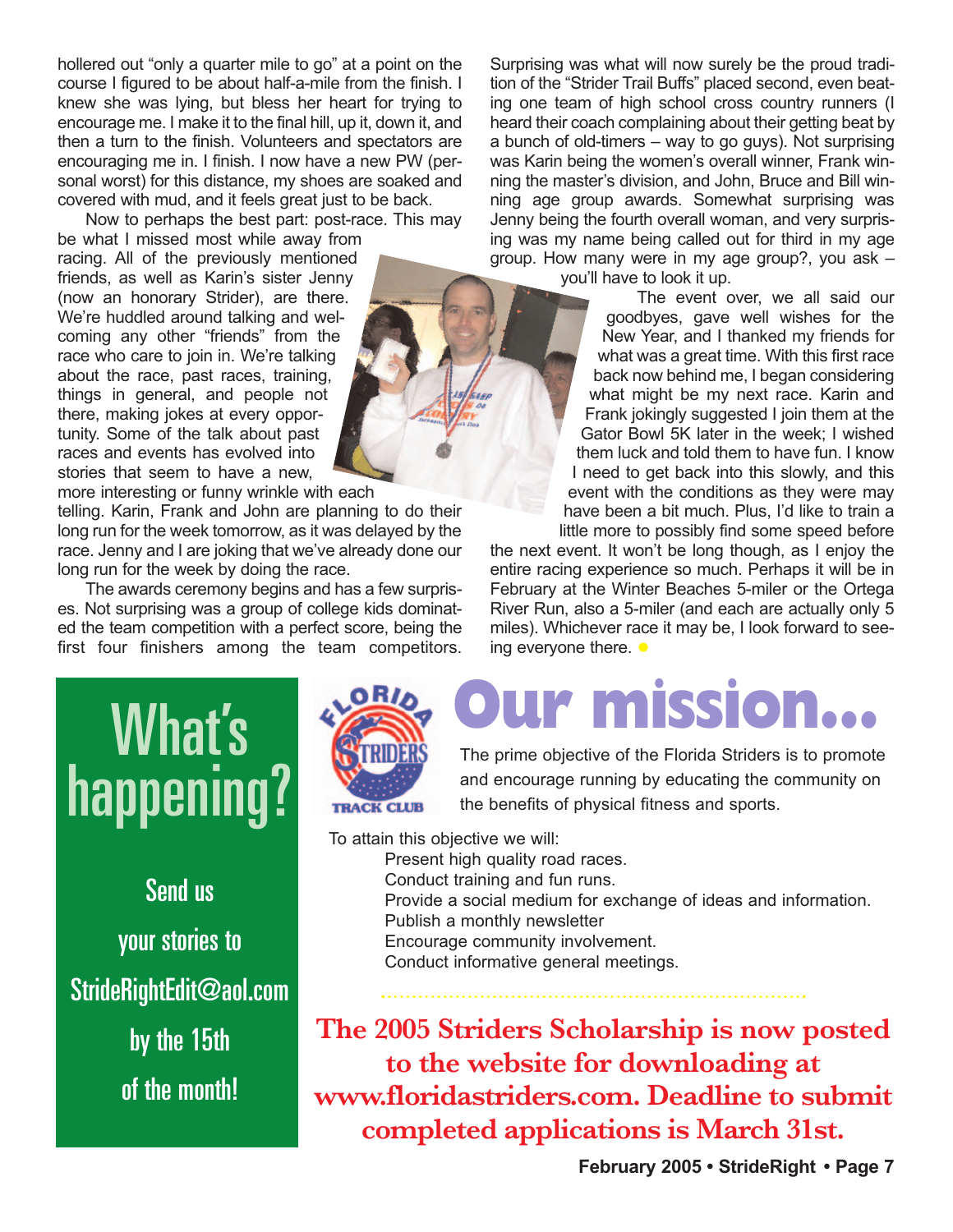## **STRIDERS AT THE RACES RACE RESULTS To get your race results published, email StriderResults@aol.com**

### **LAST GASP 5 MILE CROSS COUNTRY RRCA STATE CHAMPIONSHIP Jacksonville University December 26, 2004**

| Frank Sutman           | 33:34   |                              |
|------------------------|---------|------------------------------|
|                        |         | Masters Male                 |
| <b>Bill Dunn</b>       | 35:06   | 2 <sup>nd</sup> A/G          |
| John Heisner           | 35:10   | 2 <sup>nd</sup> A/G          |
| Sung Ho Choi           | 35:36   | 2 <sup>nd</sup> A/G          |
| Karin Glenn            | 35:39   |                              |
|                        |         | O/A Female                   |
| <b>Bernie Candy</b>    | 36:06   | $1^{\text{st}}$ A/G          |
| <b>Victor Corrales</b> | 37:16   |                              |
| Paul Geiger            | 37:55   | 1 <sup>st</sup> A/G          |
| John Dunsford          | 39:37   |                              |
| Rodney Smith           | 39:46   |                              |
| Mike Marino            | 41:06   | 3rd A/G                      |
| <b>Frank Frazier</b>   | 41:39   | 1 <sup>st</sup> A/G          |
| Patrick Gaughan        | 43:16   | 2 <sup>nd</sup> A/G          |
| <b>Randy Pullo</b>     | 43:32   |                              |
| Paul Berna             | 43:38   |                              |
| Keith Holland          | 44:54   |                              |
| <b>Richard Horton</b>  | 46:16   | 3 <sup>rd</sup> A/G          |
| Thom Henkel            | 46:30   | 2 <sup>nd</sup> A/G          |
| <b>Bernie Gross</b>    | 47:29   |                              |
| Claudia French         | 51:16   |                              |
|                        |         | 4 <sup>th</sup> O/A Female   |
| Gary Ledman            | 53:13   |                              |
| Margaret Tyburski      | 56:15   | $2^{nd}$ A/G                 |
| <b>Shirley Henkel</b>  |         | 1:00:32  2 <sup>nd</sup> A/G |
| Leo Sheckells          | 1:00:35 |                              |
| <b>Ginger French</b>   |         | 1:15:00 3 <sup>rd</sup> A/G  |
|                        |         |                              |

### **VYSTAR GATOR BOWL 5K December 31, 2004**

| John Metzgar     | 16:13 |                            |
|------------------|-------|----------------------------|
|                  |       | <b>Masters Male</b>        |
| Len Ferman       |       | 17:19 $2^{nd}$ A/G         |
| <b>Bill Dunn</b> |       | 18:08 $2^{nd}$ A/G         |
| Page Ramezani    |       | 18:30 $1^{st}$ A/G         |
| Karin Glenn      | 18:50 |                            |
|                  |       | 2 <sup>nd</sup> O/A Female |

Bernie Candy 19:04 Patrick McKeefery 19:36 Victor Corrales 19:47 John Dunsford 20:00 Paul Geiger 20:08 Randy Arend 20:15 Rexx Weir 20:20 Steve Williams 20:25 Chris Comber 20:32 Jeremy Ferman 21:16 Frank Frazier 21:28 Steve Edgell 21:53 Elfrieda Wyner 22:36 Kathy Murray 22:42 Danny Weaver 22:44 Sharon Lucie 22:59 George Hoskins 23:08 Elbert Shubert 23:34 Kellie Howard 23:43 Jerry Bennett 23:56 Steve Lucie 24:13 Harry Edwards 24:20 Dennis Lee 24:22 Steve Waterhouse 24:32 John Gauer 24:34 Claudia French 24:34 David Ferman 24:41 Susan Harms 25:00 Nancy Harms 25:06 Craig Harms 25:49 Kevin Terry 26:01 Kim Cornell 26:08 Ed Kelly 26:21 Rick Sheets 26:23 Melinda Terry 26:29 Roberta Tomlinson 26:36 Gordon Slater 26:50 Barbara Whitter 26:57 Patrick Rascoe 27:41 John Aimone 27:47 Vickie Choinski 28:20 Margaret Tyburski 28:20  $Bo$  Holub  $29:52$ Gary Lewis 29:59 Freddy Fillingham 31:35 Nadine Thomas 31:41 Al Saffer 32:42

| 2 <sup>nd</sup> A/G | Norman Thomas<br>Gina Waterhouse              | 32:54<br>33:18     |                     |  |  |
|---------------------|-----------------------------------------------|--------------------|---------------------|--|--|
| $2^{nd}$ A/G        | Joy Hamilton                                  | 35:20              |                     |  |  |
| 3 <sup>rd</sup> A/G | George Coombes                                | 36:31              | 3 <sup>rd</sup> A/G |  |  |
| 3 <sup>rd</sup> A/G | Joe Connolly                                  | 38:40              |                     |  |  |
|                     | <b>FIRST LIGHT MARATHON</b>                   |                    |                     |  |  |
|                     | <b>Mobile, AL</b>                             |                    |                     |  |  |
| 3rd A/G             | <b>January 2, 2005</b>                        | 4:22:13            | 1 <sup>st</sup> AG  |  |  |
|                     | Theresa Hankel<br><b>Trish Kabus</b>          | 6:38:41            |                     |  |  |
| 1 <sup>st</sup> A/G |                                               |                    |                     |  |  |
|                     | <b>FIRST LIGHT MARATHON</b>                   |                    |                     |  |  |
| 1 <sup>st</sup> A/G | Mobile, AL<br><b>January 2, 2005</b>          |                    |                     |  |  |
|                     | <b>Thom Henkel</b>                            | 1:55:25            |                     |  |  |
| 1 <sup>st</sup> A/G | Senior Grand Masters - 4th                    |                    |                     |  |  |
|                     | Shirley Henkel<br>Nicholas Jongebloed 1:38:28 |                    | 2:29:16 2nd AG      |  |  |
|                     |                                               |                    |                     |  |  |
|                     | <b>WALT DISNEY WORLD MARATHON</b>             |                    |                     |  |  |
|                     | <b>January 9, 2005</b>                        |                    |                     |  |  |
|                     | Augie Leone                                   | 4:30:20            |                     |  |  |
|                     | Mark Sawicki                                  | 4:41:08<br>5:58:51 |                     |  |  |
|                     | Jayme Winney<br><b>Monique Fuentes</b>        | 7:03:33            |                     |  |  |
|                     | <b>WALT DISNEY WORLD</b>                      |                    |                     |  |  |
|                     | <b>HALF MARATHON</b>                          |                    |                     |  |  |
| 2 <sup>nd</sup> A/G | <b>January 9, 2005</b>                        |                    |                     |  |  |
|                     | <b>Sharon Lucie</b>                           | 1:46:06            | 4 <sup>th</sup> A/G |  |  |
|                     | <b>Steve Lucie</b>                            | 1:54:17            |                     |  |  |
|                     | Mary Ann Bolin                                | 2:23:00            |                     |  |  |
|                     | Al Phillips<br>Robert Grimmig                 | 2:35:16<br>2:35:35 |                     |  |  |
|                     | Lupita Trujillo                               | 2:46:55            |                     |  |  |
| 3rd A/G             | <b>ROMANS ROAD 5K</b>                         |                    |                     |  |  |
|                     | <b>January 15, 2004</b>                       |                    |                     |  |  |
| 1 <sup>st</sup> A/G | <b>Bill Phillips</b>                          | 18:00              |                     |  |  |
|                     |                                               |                    | <b>Masters Male</b> |  |  |
| 2 <sup>nd</sup> A/G | <b>Bill Dunn</b>                              | 18:18              | 1 <sup>st</sup> A/G |  |  |
|                     | Patrick McKeefery                             | 19:30              | 2 <sup>nd</sup> A/G |  |  |
|                     | John Dunsford                                 | 19:50              | 1 <sup>st</sup> A/G |  |  |
|                     | <b>Rodney Smith</b>                           | 20:47              |                     |  |  |
| 3rd A/G             | Patrick Gaughan                               | 20:56              | 2 <sup>nd</sup> A/G |  |  |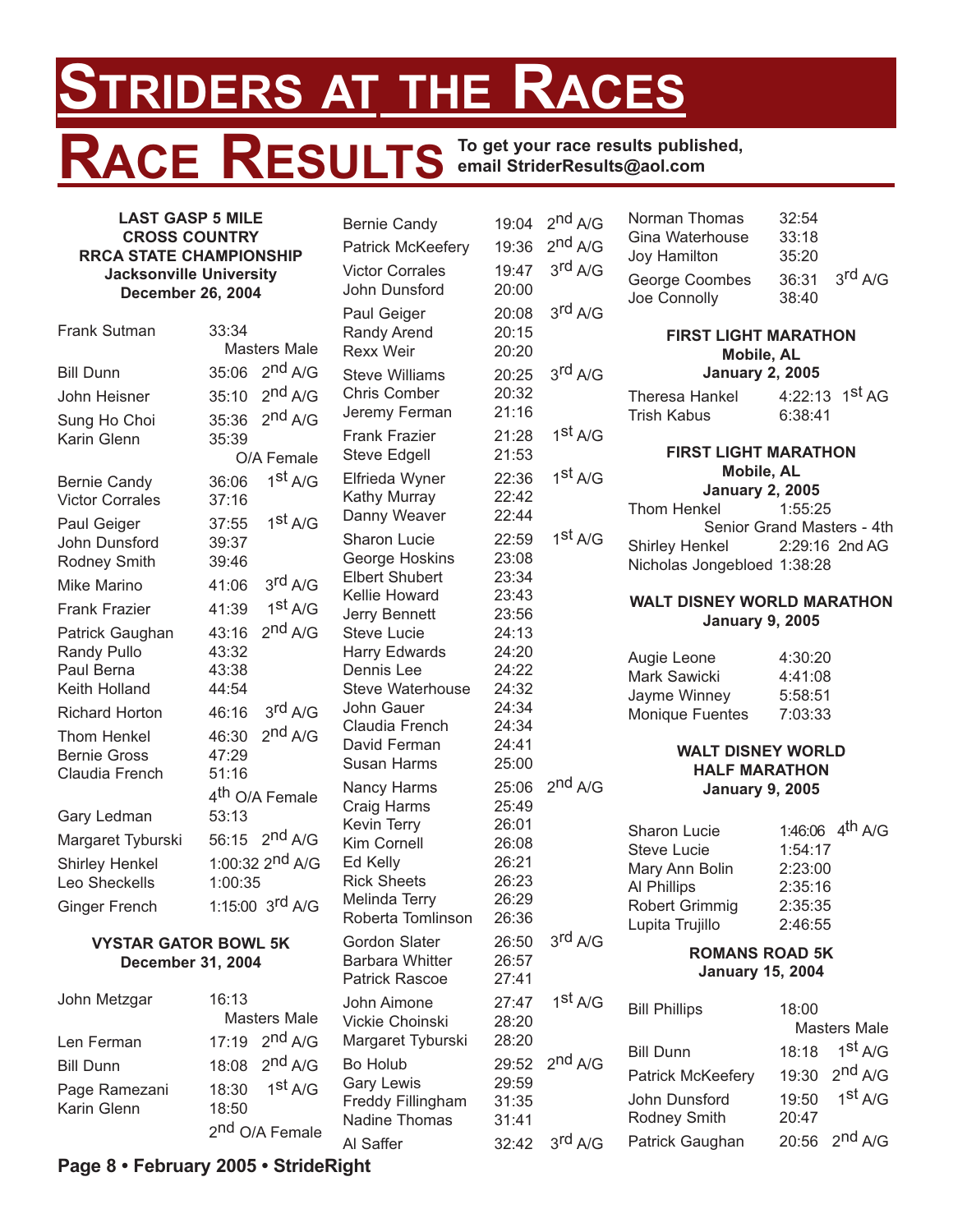| Steve Edgell           | 21:25 | 3 <sup>rd</sup> A/G    |
|------------------------|-------|------------------------|
| <b>Gary Gills</b>      | 23:20 |                        |
| Dennis Lee             | 23:25 | 3 <sup>rd</sup> A/G    |
| Ben Holland            | 24:53 | 1 <sup>st</sup> A/G    |
| John Gauer             | 24:55 | 2 <sup>nd</sup> A/G    |
| <b>Randy Arend</b>     | 25:50 |                        |
| <b>Scott Arend</b>     | 25:56 |                        |
| Earl Vinson            | 26:01 |                        |
| <b>Barbara Whitter</b> | 26:51 |                        |
|                        |       | 1 <sup>st</sup> A/G PR |
| Gary Ledman            | 27:26 |                        |
| <b>Tom Sullivan</b>    | 27:43 | 1 <sup>st</sup> A/G    |
| Al Saffer              | 35:29 | $2^{nd}$ A/G           |
| George Coombes         | 29:14 | 3 <sup>rd</sup> A/G    |

#### **MATANZAS 5K St. Augustine January 22, 2005**

| John Metzgar             | 15.59 |                     |
|--------------------------|-------|---------------------|
|                          |       | Masters Male        |
| Len Ferman               | 16:26 | 1 <sup>st</sup> A/G |
| <b>Bill Phillips</b>     | 17:51 | 1 <sup>st</sup> A/G |
| <b>Greg Richards</b>     | 17:56 | 5 <sup>th</sup> A/G |
| <b>Bill Dunn</b>         | 18:03 | 3 <sup>rd</sup> AG  |
| Page Ramezan             | 18:21 | 1 <sup>st</sup> A/G |
| Patty Stewart-Garbrecht  |       | 18:43               |
|                          |       | Masters Female      |
| <b>Bernie Candy</b>      | 19:13 | 2 <sup>nd</sup> A/G |
| Sung Ho Choi             | 19:17 |                     |
| <b>Anthony Truitt</b>    | 19:22 | 4 <sup>th</sup> A/G |
| <b>Patrick McKeefery</b> | 19:25 | 4 <sup>th</sup> A/G |
| <b>Victor Corrales</b>   | 19:38 | 5 <sup>th</sup> A/G |
| Nicholas Jongebloed      | 19:56 |                     |
| <b>Rexx Weir</b>         | 20:18 |                     |
| <b>Rodney Smith</b>      | 20:46 |                     |
| Denise Metzgar           | 20:48 | 1 <sup>st</sup> A/G |
| Jeremy Ferman            | 20.55 | 2 <sup>nd</sup> A/G |
| <b>Paulette Butler</b>   | 21:20 | 1 <sup>st</sup> A/G |
| Steve O'Brien            | 21:23 |                     |
| <b>Ramon Ramos</b>       | 21:26 |                     |
| <b>Steve Edgell</b>      | 21:28 |                     |
| <b>Wendy Patterson</b>   | 21:35 | 1 <sup>st</sup> A/G |
| Kathy Murray             | 22:06 | 2 <sup>nd</sup> A/G |

Kaitlin Yaracs 22:12 2<sup>nd</sup> A/G Frank Frazier 22:13 2nd A/G Tom Zicafoose 22:13 Elfrieda Wyner 22:18 1<sup>st</sup> A/G Sharon Lucie 22:41 2<sup>nd</sup> A/G Paul Berna 22:50 Kelli Howard 23:03 4<sup>th</sup> A/G Danny Weaver 23:03 5<sup>th</sup> A/G William Castelli 23:16 Susan Harms  $23:39$  4<sup>th</sup> A/G Steve Lucie 24:05 John Gauer 24:27 Dave Bokros 24:32 Claudia French 24:41 Craig Harms 25:20 Nancy Harms 25:21 1st A/G Augie Leone 25:46 1st A/G Barbara Whitter 26:09 PR Ken Bendy  $26:22$  5<sup>th</sup> A/G Marie Bendy 26:34 3<sup>rd</sup> A/G Marie McNary 26:35 4<sup>th</sup> A/G John Aimone 26:50 1st A/G Gordon Slater 26:55 Tom Sullivan 27:01 Leo Sheckells 28:08 John Powers 28:33 Vicki Choinski 28:37 Sandra Shines 29:55 Freddy Fillingham 30:24 Bo Holub  $30:34$  4<sup>th</sup> A/G Norm Wyner 30:47 5<sup>th</sup> A/G Joe Blewett 31:27 Alan Phillips 31:33 Norman Thomas 32:03 Trish Kabus 33:45 Burness Morris 33:48 Brenda Schwelling 34:12 Amy Corrales 34:28 Al Saffer 35:16 Dot Mitchell 35:36 3rd A/G George Coombes 38:34 4<sup>th</sup> A/G John Carson 40:25 5th A/G Diane Aimone 41:21 1st A/G Charles Desrosier 46:39

## **RRCA and AARC Merge**

The Road Runners Club of America is pleased to announce the merger of the American Association of Running Clubs (AARC) and the Road Runners Club of America (RRCA) effective January 1, 2005. The merger of the two organizations brings together over 600 running clubs throughout the nation, dedicated to promoting and encouraging long distance running. This merger one again positions the Road Runners Club of America as the one voice for grass roots running in the United States.

Throughout its 48 year history the RRCA has supported the sport of running through programs such as the Roads Scholar Program© , the Women's Distance Festival, National Championship Races, children's programs and insurance programs. The RRCA's many publications concerning running are used by running enthusiasts throughout the United States. The merger with the AARC sets the stage for the RRCA, a revitalized national organization, to continue to support the sport of long distance running throughout the country.

The Road Runners Club of America is a non-profit organization of more than 600 running clubs and 130,000 members across the United States. The RRCA member chapters organize races and training runs, provide safety guidelines, promote children's and masters' fitness running programs and offer social activities.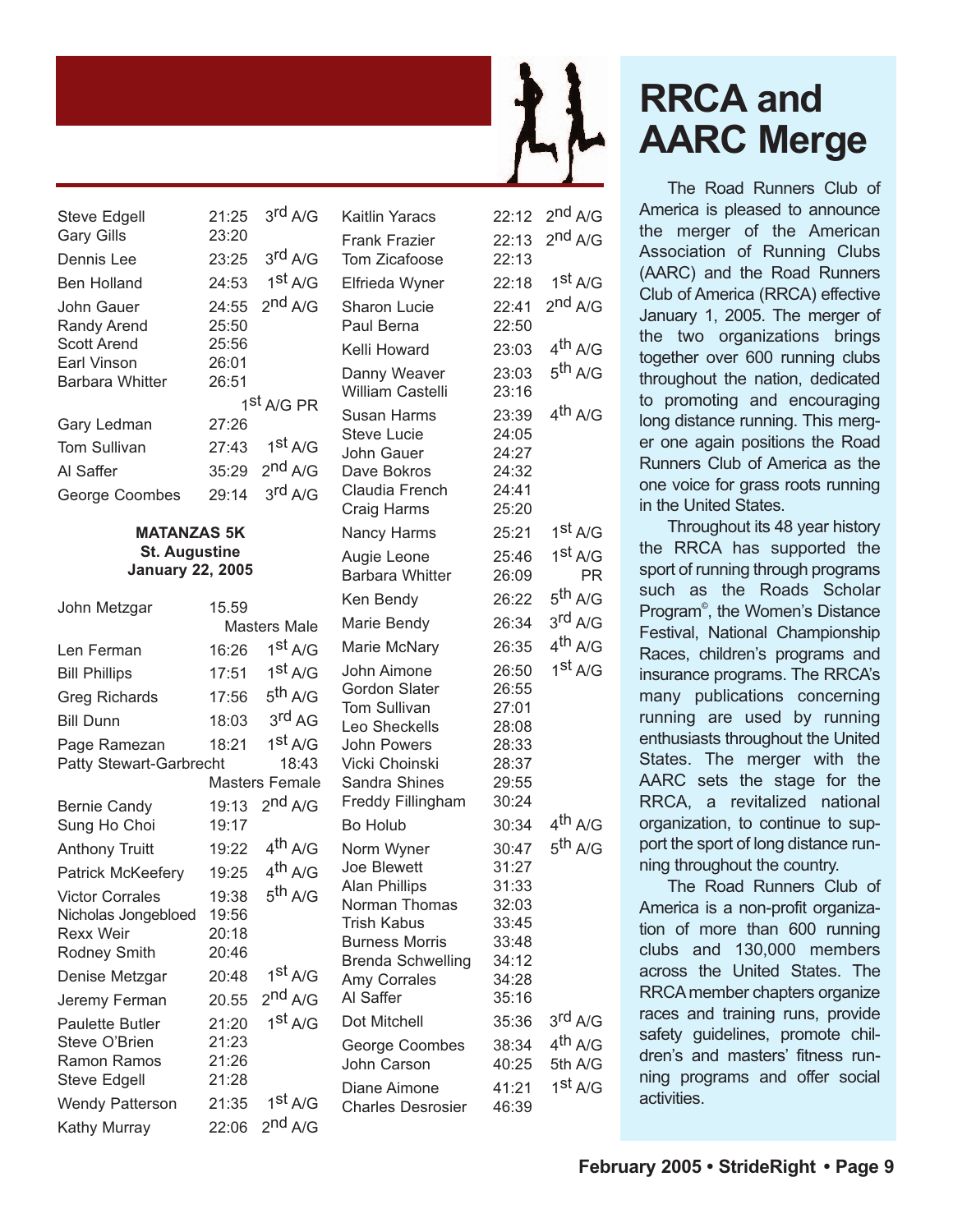### **Gate River Run Training Classes**

Shands Jacksonville and the YMCA have teamed up to offer training classes to help people get ready for the Gate River Run. You do not have to be a Y member to participate. There will be excellent training information for everyone! There will be group runs with a leader provided by the YMCA. Please contact the YMCA hosting the class for their specific schedule.

**Barco Newton Family YMCA 2075 Town Center Blvd. Orange Park, FL 32003 (904) 278-9622**

### **SATURDAY, FEBRUARY 12 8AM TO 9AM**

Training the Mind: anxiety, attention and skill, psyching strategies and relaxation techniques.

**Yates Family YMCA 221 Riverside Avenue Jacksonville, FL 32202 (904) 355-1436**

#### **MONDAY, FEBRUARY 21 5:30 PM TO 6:30 PM**

Training the Mind: anxiety, attention and skill, psyching strategies and relaxation techniques.

### **Florida Striders River Run Hospitality Tent**

Saturday, March 12

Starting at 6am…Stan Scarlett, Tent Coordinator, needs your help in setting up the interior of the tent and preparing for the feast of food and beverages. Stan knows how to have a River Run party! To volunteer at the tent, please contact Stan at stanscarlett $@$ msn.com or 994-2687. Come out and enjoy the festivities of the Florida Striders River Run Hospitality Tent!!! Drop off your things prior to the race, and bring a chair to relax in after the race. Bring a dish to share. Florida Striders Track Club Merchandise will be available for sale at the tent!



# **2005 Run With Donna**

### **Train for & Run the Gate River Run 15K with Donna Hicken**

The Donna Hicken Foundation is trying to get 1000 people to wear their pink running shirts (it will be available in a T-shirt or running tank… pink is the new black). For \$20, team members will get a great shirt, the foundation's pink Carpe Diem wristband, and weekly training/running sessions with other runners if they wish. Saturday training runs will be available from the First Coast News Station. All proceeds will go to The Donna Hicken Foundation, which offers financial support for First Coast women living with breast cancer. David Garrard of the Jacksonville Jaguars is the spokesperson. David's mom died of breast cancer. Her birthday is River Run Weekend and David is planning to run with us. You will start to notice promos encouraging men to wear the shirts as well. "Real men do wear pink, it's our fight too". For more info go to www.gracorfitness.com or call Gracor Fitness at 242-4000.

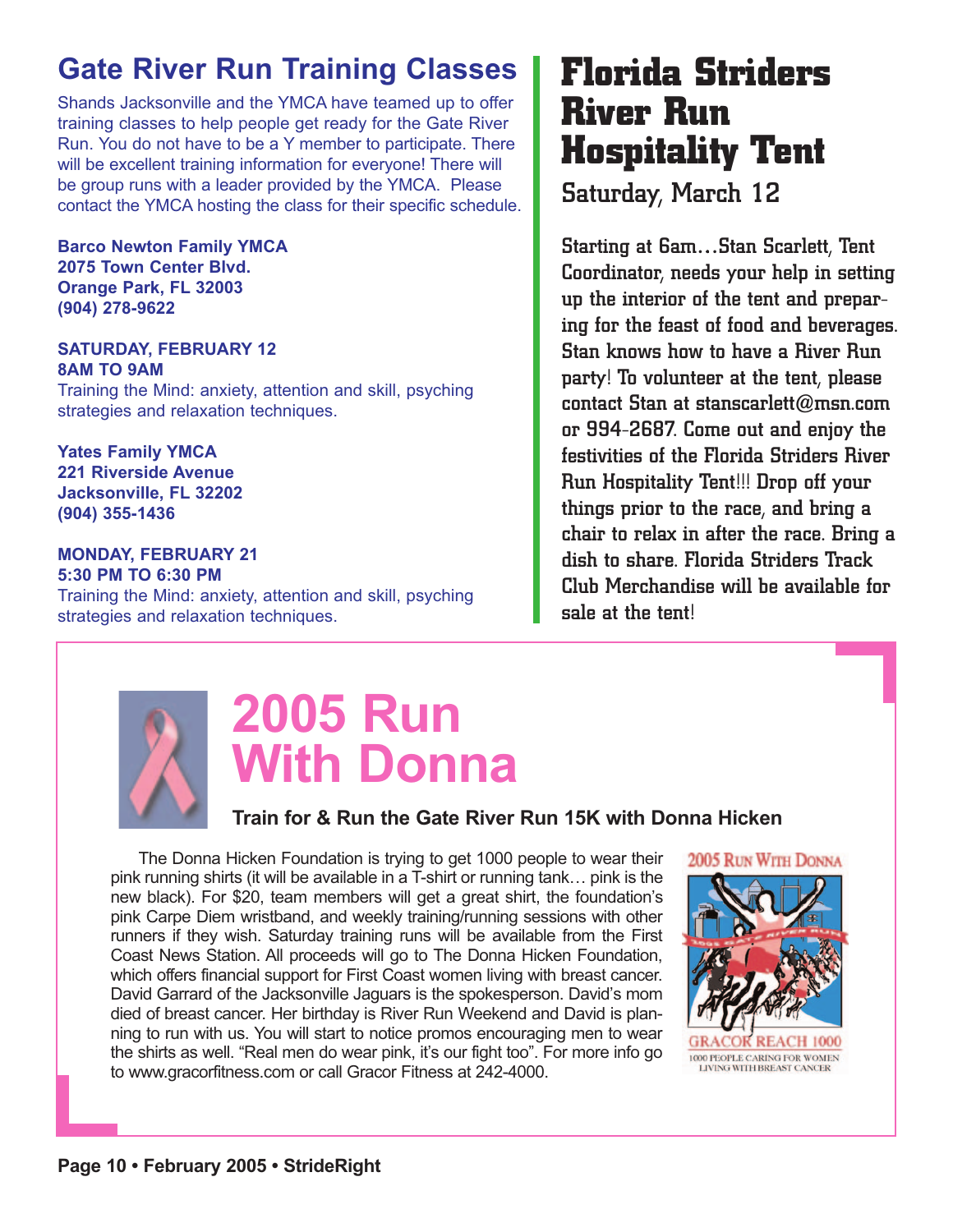### **A Memorable Experience**

# **Miss Daphne: A Story for All**

### by Trish Kabus

In my quest to join the 50 States + DC Marathon Club, I found myself in Mobile, Alabama on January 2, to run the First Light Marathon, in my ninth state.

Kent & I rode with Tom and Shirley Henkel. They

were anticipating doing the half marathon, while I was setting out to do the entire 26.2. And Kent was just along for the ride, since he had just had surgery on his foot the day before. We certainly did get use out of his temporary handicap parking permit though!

We spent New Years Eve on the hurricane stricken Navy base in Pensacola, only to ring in the new year with theJacksonville time zone and were asleep at 11:10 Pensacola time.

On Saturday, we headed to Mobile and spent a very pleasant and relaxing day with Tom's daughters and grandchildren. We all met back at the hotel later that evening and went to the pre-race pasta dinner. We did run into fellow Strider member, Theresa Hankel and exchanged a few pre-race predictions about the weather and the course. She was there to run the whole marathon also.

The Henkels had finished their race and were off to lunch with family. I was still plodding along. The hills of the marathon, along with the heat, just wore me down. I was out on the course way to long! I was very glad to get back downtown and close to the finish and finally come into sight of the smiling faces that I had started the race with, a mere six and half hours earlier!

We were all at the post-race meal enjoying tuna casserole and assorted goodies, when the race director came to the microphone. But little did I know, we were about to experience a local running legend to the fullest! He gave us our first "Miss Daphne update!" She was at the 24 mile mark and wanted everyone to know she was feeling fine. Our curiousity had been sparked. Who was Miss Daphne and why were they following her progress? About that point he made an announcement that she was at 25 miles and asked if everyone would join the group to cheer her in. We still weren't sure what the significance was, but we could not help but join in. With continuous reports from the law enforcement, she has finally approaching the corner that we were all sitting, awaiting her arrival. Along came a spunky women and we walked with her to the end of her 26.2 mile adventure. 7:59:00!

As it turns out Miss Daphne, at 80 years, had just finished her tenth marathon. This was going to be her last marathon and she was overheard telling a local newspaper reporter that she was going to concentrate on shorter races!

What an amazing experience. As it turned out Miss Daphne Dvorak, of nearby Fairhope, AL, holds 5 Alabama State Records. She was accompanied by her daughter, who thanked everyone and said they could not have done it without everybody's help.

The outpouring of support in this town in Alabama utterily amazed us. We left the race with a genuine feeling of comroderie and Miss Daphne had truly impacted all our lives, that warm January afternoon in Mobile, Alabama. •



### **2005 Board of Directors**

The Florida Striders are seeking a few good men and women to join the 2005 Board of Directors. Candidates should be club members, able to regularly attend monthly board meetings, and want to help determine the future of running in our community.

Please contact either Frank Sutman, Bob Boyd, John Powers, or Tanys Carere (see page 3 for phone numbers and email addresses) before February 15 if you are interested in becoming a board member. The next board has a one-year term that will run from March, 2005 to March, 2006. ●

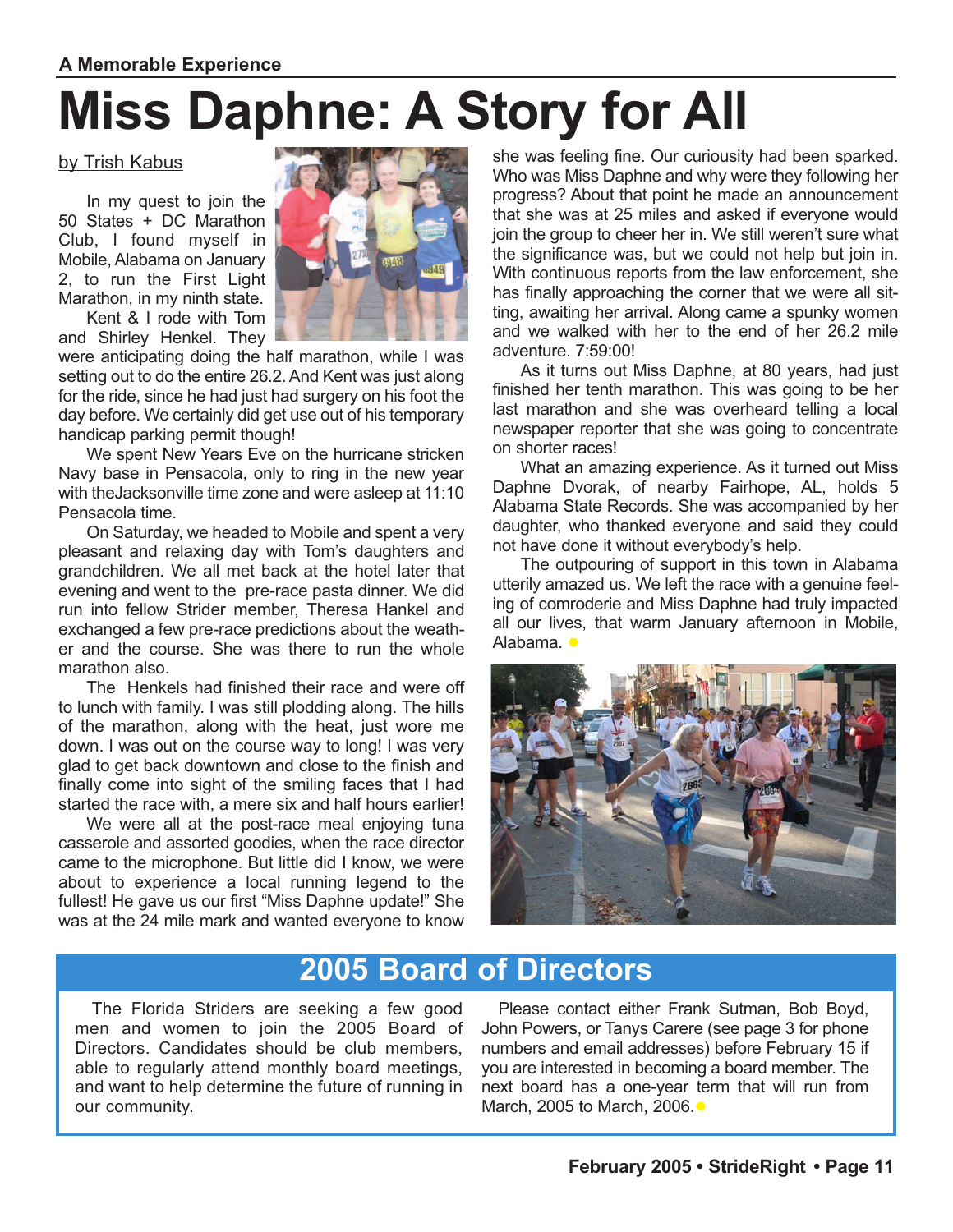## **Girls on the Run - Spring Session**

**Girls on the Run** uses the power of running to transform the ways that girls view themselves. This innovative health education and wellness program combines training for a 5K race with lifechanging, self-esteem enhancing lessons that encourage healthy habits and an active lifestyle in 8-12 year old girls. Throughout the program, girls learn to



stretch themselves – physically, mentally, emotionally, spiritually and socially – and in the process, are inspired to a lifetime of self-respect and healthy living.

The Spring session of **Girls on the Run** begins February 13 and runs through April 30, and the deadline for registration is February 4. **GOTR** is open to girls from all backgrounds ages 8-12 and will be held at the following sites this Spring:

• Barco Newton YMCA, Orange Park – Tuesdays & Thursdays, 5:00-6:00pm

• DuPont YMCA, Jacksonville – Tuesdays & Thursdays, 3:30-4:30pm

• Winston YMCA, Ponte Vedra Beach – Mondays & Wednesdays, 4:30-5:30pm

- John E. Ford Elementary open to John E. Ford girls only
- S.P. Livingston Elementary open to Girls Inc. girls only

• Atlantic Elementary, Fernandina – Tuesdays & Thursdays, 4:30-5:30pm

• McArthur YMCA, Fernandina – Mondays & Wednesdays, 4:00-5:15pm

### *Girls on the Run*

*is a non-profit, health living program for 8-12 year old girls that uses running as a basis to teach character, values, self-esteem and healthy decision-making.* 

To register, you may call 904-321- 4315 or email GOTRneflorida@aol.com. **GOTR** works on a sliding scale basis, so the program fee is \$15-\$120 depending on household income. Please note that group sizes are limited and formed on a first-come, first-served basis.

GOTR of N.E. Florida is also looking for additional Coaches! If you, or someone you know, may be interested in leading a group of girls and helping them learn about self-respect and healthy living while training for a 5K race, please contact us. Coaches should be available on weekday afternoons (times vary from 3pm-6pm) and need to attend GOTR Training on Saturday, January 29. Coaching is a wonderful and VERY rewarding way to make a difference!

# **RRCA Coaching Seminar**

The RRCA announces a coaching seminar February 17 &18 in Myrtle Beach South Carolina in conjunction with the Myrtle Beach Marathon. It will be held at the Yachtsman Resort Hotel both days.

The RRCA's coaching certification is designed for coaching adult endurance runners for road running. It is the largest long distance running coach certification program in the US and the only one designed for road running.

Day one will be The Basis of Training. The curriculum will include the *Fundamentals of Coaching, Rules of Training, Physiology, Psychology, Injury prevention and Nutrition*.

Day two will be devoted to the *Techniques of Training*. It will cover developing training plans, cycles, and progressions, speed work and other related topics. Group exercises will teach how to apply the topics covered.

The certification will be taught by **Janet Hamilton** and **Mike Broderick**, RRCA certified coaches. Janet, an exercise physiologist with a specialty in biomechanics, teaches exercise physiology at the college level as well as coaching runners. Janet is the author of *Running Strong*, a book on injury prevention for runners. Mike is an ASEP instructor, the coach in charge of the advanced marathon training for the Montgomery County Road Runners and a lawyer.

Cost for the 2 day certification class is \$200. You must register for the certification class at least a week prior to attending or before it is filled, (limited to 30). For additional information and to register visit http://www.rrca.org/coaching.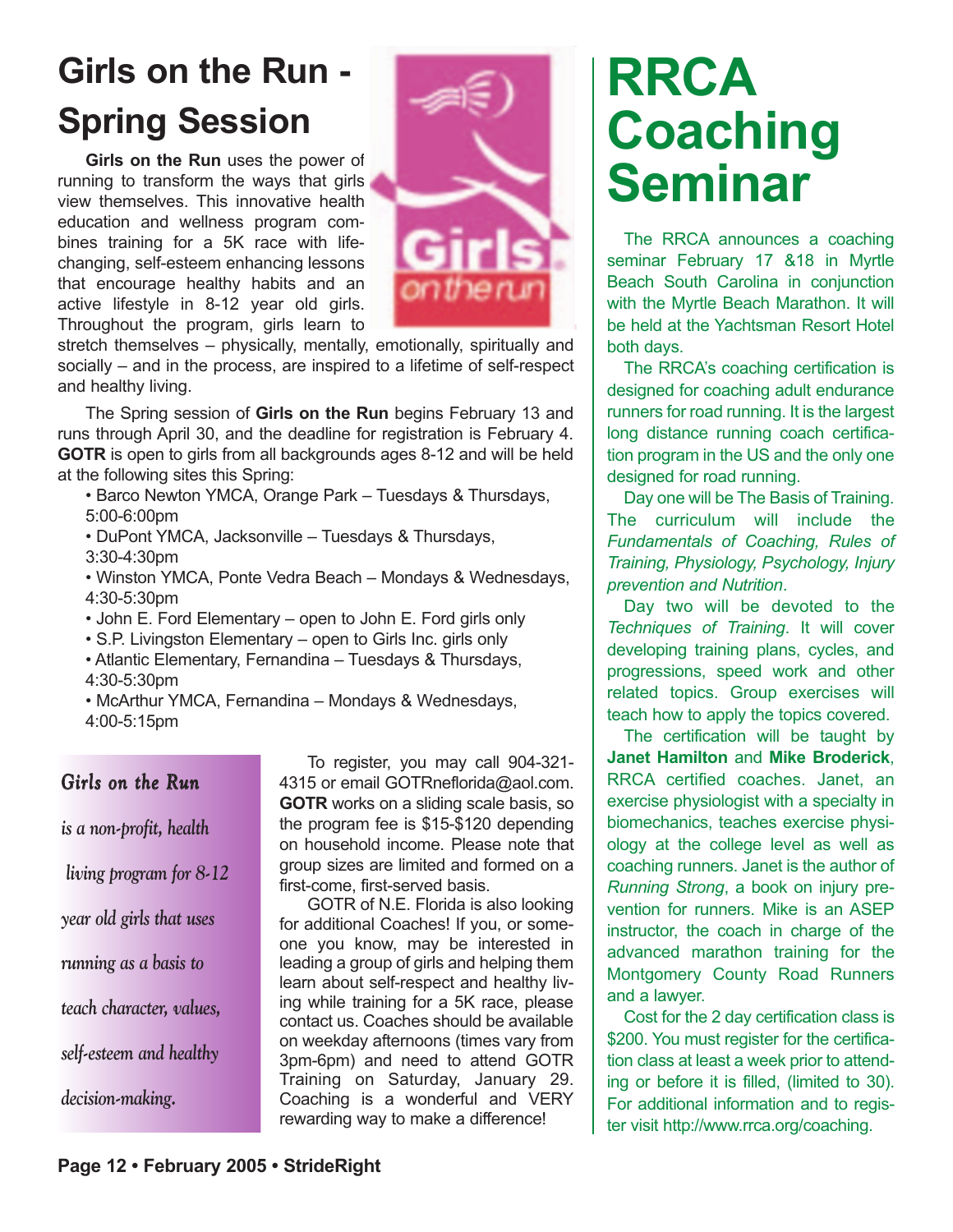### February Race Calendar

Published as a service. Accuracy is not guaranteed. If you would like your race listed: Contact Ken Bendy, RRCA State Rep. (N. Florida) (904) 278-2926 or E-mail kbendy@aol.com.

| <u>for a NF list, with web links, see http://members.aol.com/rrcahtml/rrcacal.htm</u> |                                                                                                 |                          |                                                                                 |                                                                                 |  |
|---------------------------------------------------------------------------------------|-------------------------------------------------------------------------------------------------|--------------------------|---------------------------------------------------------------------------------|---------------------------------------------------------------------------------|--|
| <b>DATE</b>                                                                           | <b>EVENT</b>                                                                                    | <b>TIME</b>              | <b>LOCATION</b>                                                                 | <b>CONTACT</b>                                                                  |  |
| Feb. 5                                                                                | Daytona5K                                                                                       | 7:00 a.m.                | Daytona International Speedway                                                  | (386) 681-6350                                                                  |  |
| Feb. 5                                                                                | Gasparilla Distance Classic<br>Race Weekend<br>Bank of America 15K/5K                           | $7:30$ a.m.<br>9:30 a.m. | <b>Convention Center</b><br>Tampa                                               | (813) 254-7866                                                                  |  |
| Feb. 5                                                                                | Memorial Health Tybee Island<br>Marathon/Half Marathon/5K                                       | 8:00a.m.                 | Tybee Island, GA                                                                | (912) 921-4786<br>Savannah Striders Track Club                                  |  |
| Feb. 5                                                                                | Healthy Heart 5K                                                                                | 8:00 a.m.                | YMCA, 4701 Center Parkway<br>Port Orange                                        | (386) 763-2721<br>Port Orange YMCA                                              |  |
| Feb. 5                                                                                | Pirates on the Run<br>A Super Bowl Event                                                        | $8:30$ a.m.              | City Hall, 204 Ash St.<br>Fernandina Beach                                      | (904) 387-0528<br>ConsultJTB@aol.com<br><b>Fitness First</b>                    |  |
| Feb. 5                                                                                | Gasparilla Distance Classic<br>Race Weekend<br><b>Bank of America</b><br>Marathon/Half Marathon | 6:00 a.m.<br>6:30 a.m.   | <b>Convention Center</b><br>Tampa                                               | (813) 254-7866                                                                  |  |
| Feb. 13                                                                               | Winter Beach Run                                                                                | 2:00 p.m.                | Comfort Inn<br>Jacksonville Beach                                               | (904) 739-1917<br>Jacksonville Track Club                                       |  |
| Feb. 19                                                                               | Sidney Lanier Bridge Run 5K                                                                     | $9:00$ a.m.              | Conservation Way & US 17<br>Brunswick, GA                                       | $(912)$ 638-2396<br>Golden Isles Track Club                                     |  |
| Feb. 19                                                                               | Palatka Rotary 5K<br>& Health Fait                                                              | 10:00 a.m.               | Palatka Mall<br>400 State Road 19 North<br>Palatka                              | (386) 328-6397<br>mastersquincyir@bellsouth.net<br>Palatka Rotary Club          |  |
| Feb.20                                                                                | Guana River 50K Trail Run<br>and 2-Person Relay                                                 | 8:00 a.m.                | <b>Guana River State Park</b><br>South Ponte Vedra                              | (904) 387-0528<br>ConsultJTB@aol.com<br>Jacksonville Track Club                 |  |
| Feb 20                                                                                | Tallahassee Marathon & Half<br>Marathon & 5K                                                    | 8:00 a.m.                | FSU Mike Long Track<br>Tallahassee                                              | (850) 766-3886<br>marathonjack@comcast.net<br><b>Gulf Winds Track Club</b>      |  |
| April 16                                                                              | Run to the Sun 8K                                                                               | 8:00a.m.                 | <b>Orange Park Kennel Club, US</b><br>17 & Wells Rd, Orange Park                | (904) 268-8392<br>HartRoss@bellsouth.net<br><b>Florida Striders Track Club</b>  |  |
| <b>May 30</b>                                                                         | <b>Memorial Day 5K</b>                                                                          | 8:00a.m.                 | <b>Spring Park,</b><br><b>Green Cove Springs</b>                                | (904)292-1399<br>lawless@bellsouth.net<br><b>Florida Striders Track Club</b>    |  |
| Sep 10                                                                                | <b>Autumn Fitness 5K</b>                                                                        | 8:00a.m.                 | <b>Orange Park Kennel Club, US</b><br>17 & Wells Rd, Orange Park                | (904) 272-1770<br>BobBoydFL@comcast.net<br><b>Florida Striders Track Club</b>   |  |
| Nov <sub>5</sub>                                                                      | Hog Jog 5K                                                                                      | $9:00$ a.m.              | <b>Ronnie VanZant Park</b><br><b>Sandridge Road</b><br>Lake Asbury (Middleburg) | (904) 728 7759.<br>Stevebruce@comcast.net<br><b>Florida Striders Track Club</b> |  |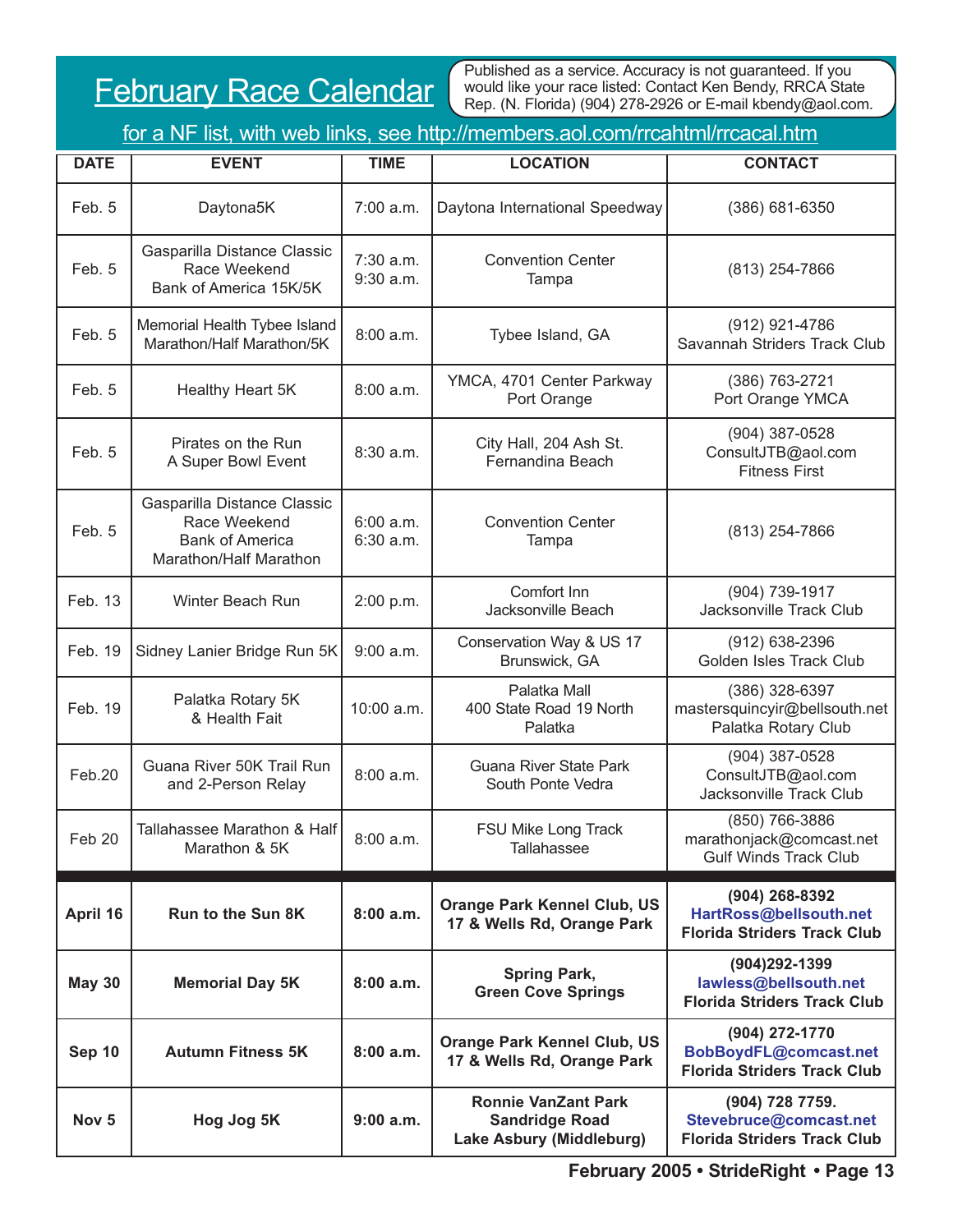### **GROUP TRAINING RUNS**

| <b>DAY</b>       | <b>TIME</b> | <b>DISTANCE</b>          | <b>JACKSONVILLE AREA</b>                          | <b>CONTACT</b>                                            |
|------------------|-------------|--------------------------|---------------------------------------------------|-----------------------------------------------------------|
| Saturday         | 6:30 AM     |                          | 5 to 10 Mi. Various Jax Beach, S. Parking Lot,    | Jakson Badenhoop (904) 285-1552                           |
|                  |             | pace groups              | <b>Sawgrass Village Shopping</b>                  | Director@PerformanceMultiSports.com                       |
| <b>Sunday</b>    | 6:30 AM     | 6 to 20 Mi. Various      | <b>Orange Park Sun Tire</b>                       | Bob Boyd (904) 272-1770                                   |
|                  |             | pace groups              | <b>Blanding Blvd.</b>                             | BobBoydFL@Comcast.net                                     |
| <b>Sunday</b>    | 10:00       | 3-8 Mi. Trail Run        | <b>Ponte Vedra Guana State</b>                    | Craig O'Neal (904) 285-9097 autofinance-                  |
|                  | AM          |                          | <b>Park</b>                                       | man@yahoo.com                                             |
| <b>Monday</b>    | 5:30 PM     | <b>6 Mi. Downtown</b>    | <b>Jacksonville Charthouse</b>                    | Karin or Rob Glenn (904) 886-4095                         |
|                  |             | <b>Bridges</b>           | Rest. parking lot                                 |                                                           |
| <b>Tuesday</b>   | 6:30 PM     | 5.5 Ml. River Road       | <b>Orange Park, 1st Place</b>                     | John Metzgar (904) 264-3767 work or                       |
| NEW!             |             |                          | Area, Various paces Sports, 550-7 Wells Rd        | (904) 215-9440                                            |
| Weds.            | 6:30 PM     | <b>Interval Training</b> | <b>Orange Park, St. Johns</b>                     | John Metzgar(904) 264-3767 work or Bob                    |
| NEW!             |             |                          | Country Day Track-park @                          | Boyd (904) 272-1770,                                      |
|                  |             |                          | <b>Lakeside Elem. on Moody</b>                    | BobBoydFL@Comcast.net                                     |
| Weds.            | 5:30 PM     | <b>Interval Training</b> | Jacksonville Bolles School Bob Carr (904)743-3325 |                                                           |
|                  |             |                          | San Marco Blvd.                                   |                                                           |
| Weds.            | $6:00$ PM   | 6.5 Mi. Easy pace        | Jacksonville Boone Park                           | Bernie Gross (904) 272-5995                               |
|                  |             |                          | <b>Riverside</b>                                  | berniegross@juno.com                                      |
| Thursday 6:00 PM |             | 5 Mi.                    | <b>Gracor Fitness Ctr.</b>                        | <b>Brett Chepenik (904) 398-6442</b>                      |
|                  |             |                          | 1950 San Marco                                    |                                                           |
| Tue/Thur         | $6:20$ PM   | <b>Varied distances</b>  |                                                   | Jacksonville Beach, South Jakson Badenhoop (904) 285-1552 |
|                  |             |                          | <b>Parking Lot of Sawgrass</b>                    | Director@PerformanceMultiSports.com.                      |
|                  |             |                          | <b>Village Shopping Center</b>                    | Call/email to confirm last minute changes                 |

### **Welcome Back Renewing Members!**

Lewis Buzzell, III Sung Ho & Natalya Choi George Coombes Everett Crum David Hallums Kellie Howard Robert & Janet Irvin Robert Jamieson Jeanette & Clint Johnson Nicholas Jongebloed Frances Kennedy Ken & Sarah Knight Glenn Landers Gary Lewis Cynthia Lyons Dana Midgett John Nalley Carol Palmer

Alan & Ann Phillips Babs & Dave Shutt Gordon Simms Joe & Maurya Sova Bob Tatum Ann Walter Bill Weaver Sue & Darrell Whitworth

| Please Print<br><b>Application for Membership</b><br><b>FLORIDA STRIDERS TRACK CLUB</b>        |                                                                                                                                                                                                                                                                                                                                                                                                                                                                                                                                                                                                                                                                                                                                                                                                                                                                                                                                     |              | New C<br>Renewal $\Gamma$                                                                                     |                    |                                                                            |
|------------------------------------------------------------------------------------------------|-------------------------------------------------------------------------------------------------------------------------------------------------------------------------------------------------------------------------------------------------------------------------------------------------------------------------------------------------------------------------------------------------------------------------------------------------------------------------------------------------------------------------------------------------------------------------------------------------------------------------------------------------------------------------------------------------------------------------------------------------------------------------------------------------------------------------------------------------------------------------------------------------------------------------------------|--------------|---------------------------------------------------------------------------------------------------------------|--------------------|----------------------------------------------------------------------------|
|                                                                                                |                                                                                                                                                                                                                                                                                                                                                                                                                                                                                                                                                                                                                                                                                                                                                                                                                                                                                                                                     |              | # in Family 2008 2009 2012 2022 2023 2024 2022 2023 2024 2022 2023 2024 2022 2023 2024 2022 2023 2024 2022 20 |                    |                                                                            |
|                                                                                                |                                                                                                                                                                                                                                                                                                                                                                                                                                                                                                                                                                                                                                                                                                                                                                                                                                                                                                                                     |              |                                                                                                               |                    |                                                                            |
|                                                                                                |                                                                                                                                                                                                                                                                                                                                                                                                                                                                                                                                                                                                                                                                                                                                                                                                                                                                                                                                     |              |                                                                                                               |                    | <b>Mail Application</b>                                                    |
|                                                                                                | E-mail entry and the contract of the contract of the contract of the contract of the contract of the contract of                                                                                                                                                                                                                                                                                                                                                                                                                                                                                                                                                                                                                                                                                                                                                                                                                    |              |                                                                                                               |                    | with dues to:                                                              |
|                                                                                                |                                                                                                                                                                                                                                                                                                                                                                                                                                                                                                                                                                                                                                                                                                                                                                                                                                                                                                                                     | Annual Dues: | Family \$20<br>Single \$15<br>Junior (under 18) \$10<br>Senior (over 65) \$10                                 | O<br>O<br>$\Omega$ | <b>Florida Striders</b><br>11058 Percheron Drive<br>Jacksonville, FL 32257 |
| ities may arise out of negligence or carelessness on the part of persons named on this waiver. | I know and understand that running in and/or volunteering to work at FSTC races are potentially hazardous activities. I will not participate in club activities unless I am medically able and/or properly trained to do so. I<br>ty to safely complete a FSTC sponsored race. I assume all risks associated with running and volunteering to work in club races including, but not limited to, slip/trip/falls, contact with other participants, volunteers, or<br>ity, the conditions of the road and traffic on the course, all such risks being known and understood by me. Having read this waiver and knowing these facts and in consideration of your acceptance of my application for memb<br>waive, release, and agree to hold harmless the Road Runners Club of America, the Florida Striders Track Club and all sponsors, their representatives and successors from all claims or liabilities of any kind arising out of |              |                                                                                                               |                    |                                                                            |

**Page 14 • February 2005 • StrideRight**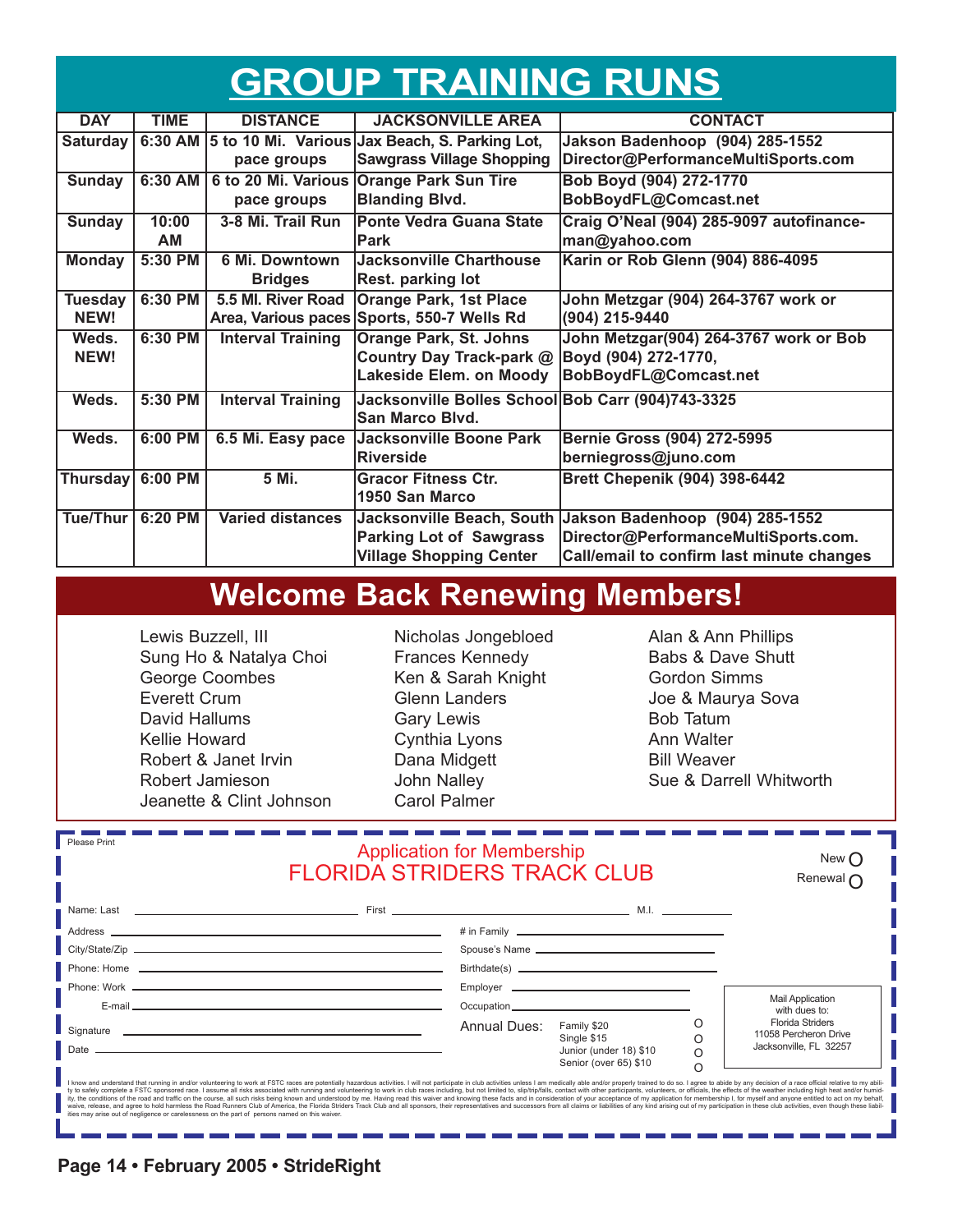# **MILE MARKER MUSINGS By Robert Glenn**



Greetings from San Francisco, Karin and I are our own Striders on the Road this month. I hope the holidays and all its attendant craziness went well for all and that the running kept you sane. Just a few races this month, the mid-season slow down for the Grand Prix.

First off, we have some unfinished business from last month to

clean up. **Patrick McKeefery** ran the Jax Marathon in 3:31:22, which is good for a trip to Boston should he choose to partake. Nice running.

Jacksonville University was the locale for this year's **Last Gasp 5 Mile RRCA State Cross Country Championship** on the 26th of December. Word on the street is that the course was tough and the '5 mile' part of the title was advisory only, as in it was closer to 5 miles than 4 or 6. **Frank Sutman** was our fastest Strider with a 33:34 which also earned him the Masters Male title. **Karin Glenn** was our fastest female Strider and first overall with a 35:39, making her the RRCA 5 mile cross country state champion for the year, giddy up. **Claudia French** was 4th overall for women. **Bernie Candy, Paul Geiger**, and **Frank Frazier** placed first in their age groups. We had a team entered for the Striders, the **Strider Trail Buffs**, which placed 2nd in the men's team division. The Striders also swept the 55-59 age group with a 1-2-3 by **Bernie Candy, Patrick Gaughn, and Richard Horton**. Nice running.

We had almost 60 Striders finish the **Vystar Gator Bowl 5K** which was run on the 31st of December. The conditions were warm and the turnout was good. **John Metzgar** finished in 16:13 which earned him top Strider honors and the masters male title. **Karin Glenn** ran an 18:50 which was good for fastest female Strider and 2nd overall for women. Striders winning their age group included **Frank Frazier, Elfrieda Wyner, Sharon Lucie, and John Aimone**. Nice job to all who ran the race.

Finally, the **Romans Road 5K** took place on the 15th of January. **Bill Phillips** was our fleetest of foot with an 18:00 which also won him the masters male title. Our quickest female Strider was **Barbara Whitter** who took first in her age group with a 26:51. Other Striders who won their age group included **Bill Dunn, John Dunsford, Ben Holland, and Tom Sullivan**.

**The Matanzas 5K** was run down in beautiful St. Augustine on the 22nd of January. **John Metzgar** was our quickest Strider posting a 15:29 which was good for the masters male title. Our fastest female Strider was **Patti Stewart-Garbrecht**, female masters champion, with an 18:43. Our Striders that won their age groups included **Len Ferman, Bill Phillips, Page Ramezani, Denise Metzgar, Paulette Butler, Wendy Patterson, Elfrieda Wyner, Nancy Harms, Augie Leone, John Aimone**, and **Diane Aimone**. Lots of Striders ran the race, complete results are, of all places, on the results page found on page 9 of this fine monthly.

**Soapbox – Group runs.** I've been stewing on this one for a good long while. I've decided that it is time to make valor the better part of discretion. One of the best things about our running community in Jacksonville is the great group runs, or should I say used to be. Over the years, group runs come and go; my current concern is that some of the long time runs are dying or at risk (Orange Park Sunday mornings specifically, but there are more). I understand that people want to run with their friends, have shorter drive, start at a different time, etc; all valid desires/concerns. I guess one of the things that really got Karin and I hooked on the local running scene was the ability to go to Orange Park on Sunday mornings and know that there would be 40 to 50 people there, of all speeds going all distances, hence 'group run.' Nowadays, there may not be someone doing faster than an 8:30 mile or slower than 10, and maybe only people running 10 miles, no 6 miles or 15. I don't see a solution. I'm sure it is great to have a group of 5 or 10 close friends that you run with each week, all the same speed, change the time as the group sees fit. But for someone new to Jacksonville, new to running, they can't be part of that group. Or someone coming back from an injury or a running 'vacation'. I accept the fact that as our club grows, our group runs will become more specialized and split up to some extent, what I don't accept is that we can't keep everyone in on the 'new' group runs. While Orange Park has been on life support, other Sunday morning runs are growing/thriving. But, those runs aren't listed on either our website or the JTC website, so, how is a new person supposed to join our 'running community.' Or do we have a running 'community' anymore? Are we growing our clubs to an impersonal size? Another runner is another membership fee size? For another day.

To summarize my rant, predictable group runs,

**(Continued on page 16)**